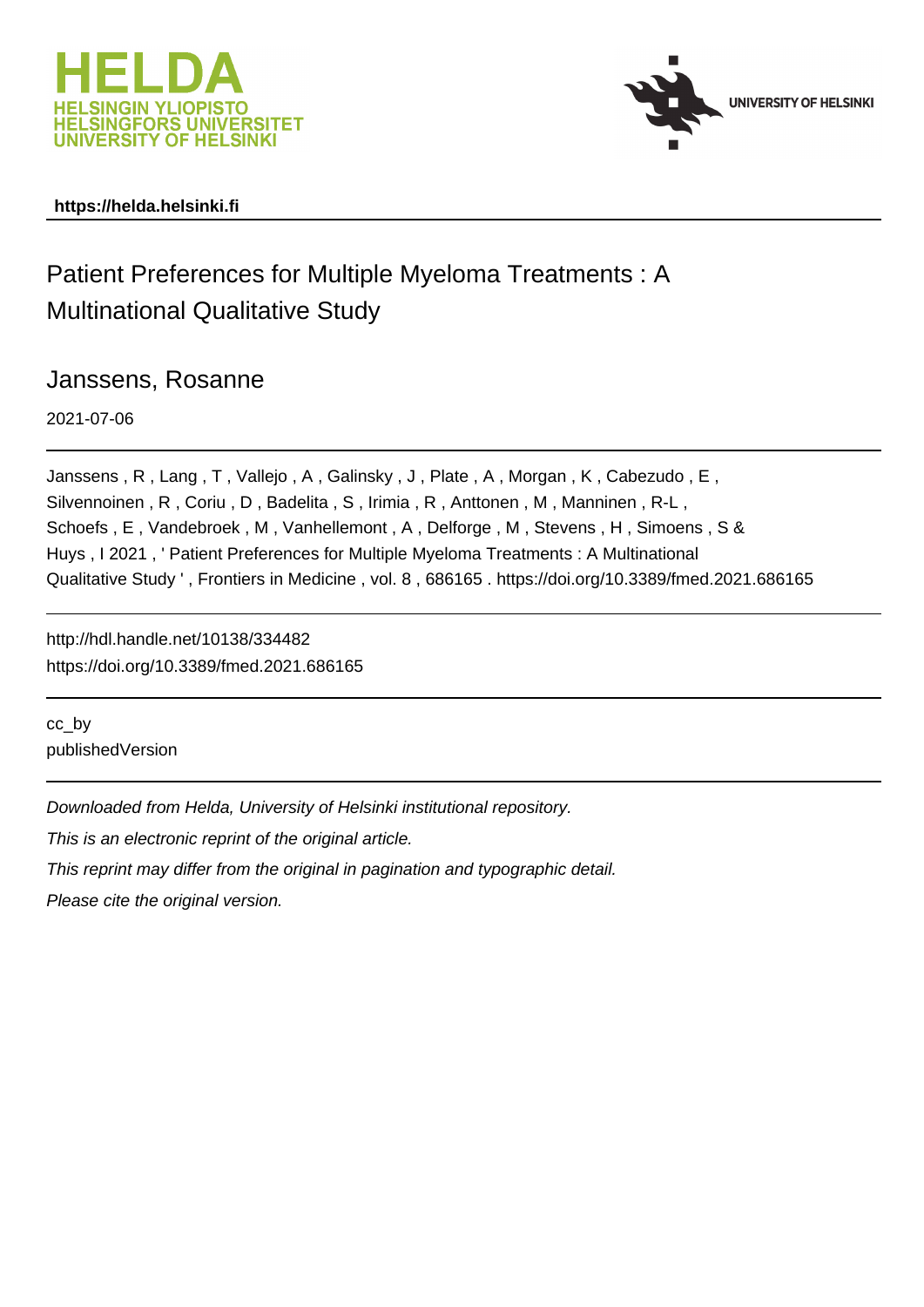



# Patient Preferences for Multiple [Myeloma Treatments: A Multinational](https://www.frontiersin.org/articles/10.3389/fmed.2021.686165/full) Qualitative Study

Rosanne Janssens 1\*, Tamika Lang $^2$ , Ana Vallejo $^2$ , Jayne Galinsky $^2$ , Ananda Plate $^2$ , Kate Morgan<sup>2</sup>, Elena Cabezudo<sup>3</sup>, Raija Silvennoinen<sup>4,5</sup>, Daniel Coriu<sup>6,7</sup>, Sorina Badelita<sup>7</sup>, Ruxandra Irimia<sup>6,7</sup>, Minna Anttonen<sup>8</sup>, Riikka-Leena Manninen<sup>8</sup>, Elise Schoefs<sup>1</sup>, Martina Vandebroek<sup>9</sup>, Anneleen Vanhellemont<sup>10</sup>, Michel Delforge<sup>10</sup>, Hilde Stevens<sup>11</sup>, Steven Simoens<sup>1</sup> and Isabelle Huys<sup>1</sup>

### **OPEN ACCESS**

#### Edited by:

Bruno Sepodes, University of Lisbon, Portugal

#### Reviewed by:

Dinah Duarte, Infarmed, Autoridade Nacional do Medicamento e Produtos de Saúde, I. P., Portugal Segundo Mariz, European Medicines Agency, **Netherlands** Virginie Hivert, European Organisation for Rare Diseases (EURORDIS), France

\*Correspondence:

Rosanne Janssens [rosanne.janssens@kuleuven.be](mailto:rosanne.janssens@kuleuven.be)

#### Specialty section:

This article was submitted to Regulatory Science, a section of the journal Frontiers in Medicine

Received: 26 March 2021 Accepted: 28 May 2021 Published: 06 July 2021

#### Citation:

Janssens R, Lang T, Vallejo A, Galinsky J, Plate A, Morgan K, Cabezudo E, Silvennoinen R, Coriu D, Badelita S, Irimia R, Anttonen M, Manninen R-L, Schoefs E, Vandebroek M, Vanhellemont A, Delforge M, Stevens H, Simoens S and Huys I (2021) Patient Preferences for Multiple Myeloma Treatments: A Multinational Qualitative Study. Front. Med. 8:686165. doi: [10.3389/fmed.2021.686165](https://doi.org/10.3389/fmed.2021.686165)

<sup>1</sup> Department of Pharmaceutical and Pharmacological Sciences, KU Leuven, Leuven, Belgium, <sup>2</sup> Myeloma Patients Europe, Brussels, Belgium, <sup>3</sup> Department of Haematology, H. Moises Broggi/ICO-Hospitalet, Barcelona, Spain, <sup>4</sup> Department of Hematology, Helsinki University Hospital Comprehensive Cancer Center, Helsinki, Finland, <sup>5</sup> University of Helsinki, Helsinki, Finland, <sup>6</sup> Carol Davila University of Medicine and Pharmacy, Bucharest, Romania, <sup>7</sup> Fundeni Clinical Institute, Bucharest, Romania, <sup>8</sup> Association of Cancer Patients in Finland, Helsinki, Finland, <sup>9</sup> Faculty of Economics and Business, KU Leuven, Leuven, Belgium, <sup>10</sup> University Hospital Leuven, Leuven, Belgium, <sup>11</sup> Institute for Interdisciplinary Innovation in Healthcare (I3h), Université Libre de Bruxelles (ULB), Brussels, Belgium

**Background:** Investigational and marketed drugs for the treatment of multiple myeloma (MM) are associated with a range of characteristics and uncertainties regarding long term side-effects and efficacy. This raises questions about what matters most to patients living with this disease. This study aimed to understand which characteristics MM patients find most important, and hence should be included as attributes and levels in a subsequent quantitative preference survey among MM patients.

**Methods:** This qualitative study involved: (i) a scoping literature review, (ii) discussions with MM patients ( $n = 24$ ) in Belgium, Finland, Romania, and Spain using Nominal Group Technique, (iii) a qualitative thematic analysis including multi-stakeholder discussions.

**Results:** MM patients voiced significant expectations and hopes that treatments would extend their lives and reduce their cancer signs and symptoms. Participants however raised concerns about life-threatening side-effects that could cause permanent organ damage. Bone fractures and debilitating neuropathic effects (such as chronic tingling sensations) were highlighted as major issues reducing patients' independence and mobility. Patients discussed the negative impact of the following symptoms and side-effects on their daily activities: thinking problems, increased susceptibility to infections, reduced energy, pain, emotional problems, and vision problems. MM patients were concerned with uncertainties regarding the durability of positive treatment outcomes, and the cause, severity, and duration of their symptoms and side-effects. Patients feared short-term positive treatment responses complicated by permanent, severe side-effects and symptoms.

**Conclusions:** This study gained an in-depth understanding of the treatment and disease-related characteristics and types of attribute levels (severity, duration) that are most important to MM patients. Results from this study argue in favor of MM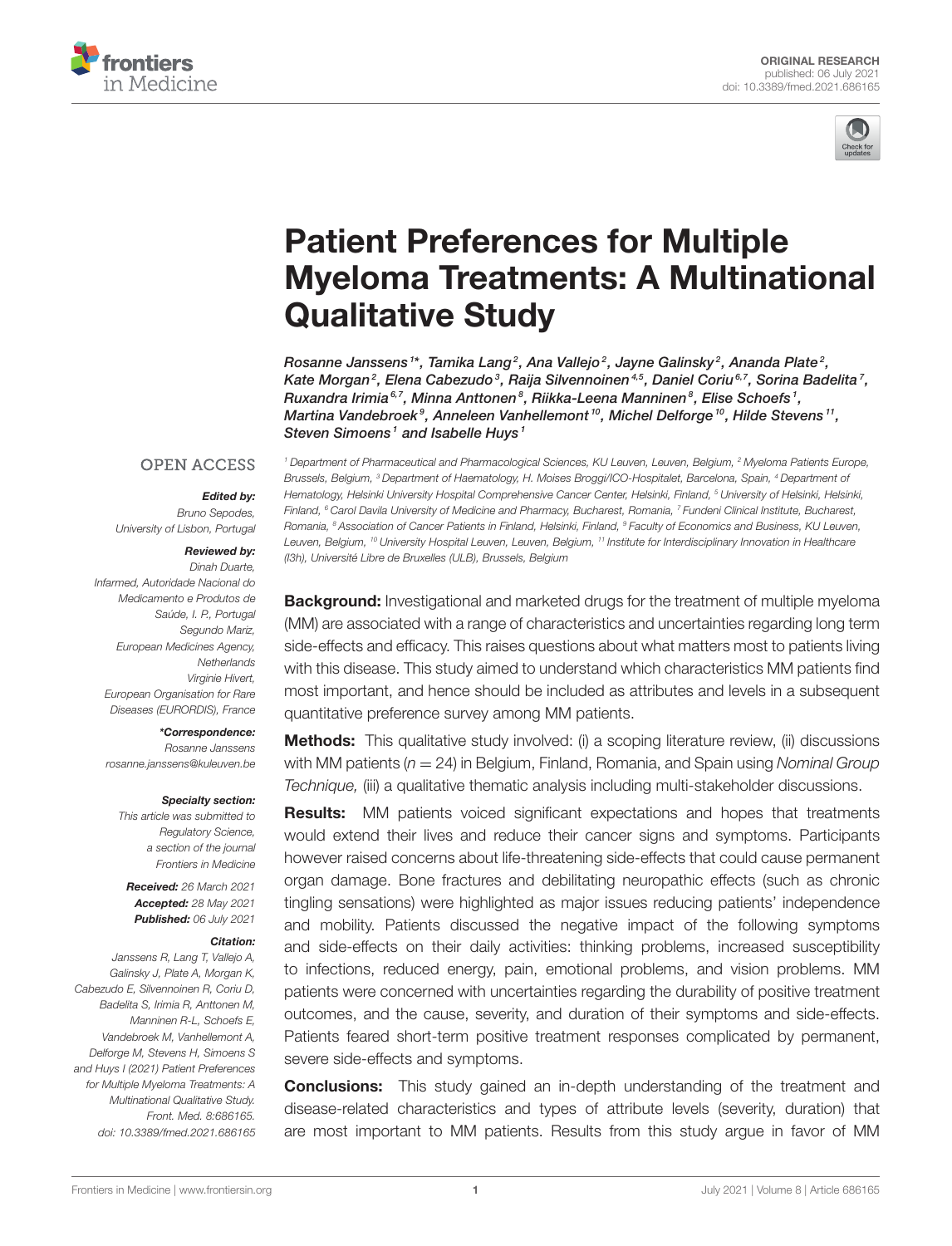drug development and individual treatment decision-making that focuses not only on extending patients' lives but also on addressing those symptoms and side-effects that significantly impact MM patients' quality of life. This study underscores a need for transparent communication toward MM patients about MM treatment outcomes and uncertainties regarding their long-term efficacy and safety. Finally, this study may help drug developers and decision-makers understand which treatment outcomes and uncertainties are most important to MM patients and therefore should be incorporated in MM drug development, evaluation, and clinical practice.

Keywords: multiple myeloma, patient preferences, nominal group technique, qualitative research, attributes, drug development, regulatory benefit-risk assessment, health technology assessment

# INTRODUCTION

Patient preference studies use qualitative and quantitative methods to understand which treatment and disease-related characteristics (efficacy outcomes, side-effects, and symptoms) are important to patients, how important they are to patients, the trade-offs patients are willing to make between these characteristics, and how preferences may vary according to individual patient characteristics (1–3). Stakeholders involved in drug development and evaluation—such as drug developers, regulators, Health Technology Assessment (HTA) bodies and payers—have acknowledged the potential value of using patient preference studies to inform their respective decisions (4–6). More specifically, patient preference studies could: (i) reveal the patient perspective on unmet treatment needs in early drug development, (ii) inform the development of patient reported outcome measures and the selection of clinical trial endpoints, (iii) help understand which are the key favorable and unfavorable effects and uncertainties in regulatory benefit-risk assessment, (iv) quantify the relative importance of treatment characteristics in HTA and payer decisions, and (v) inform the development of decision aids used in shared individual treatment decisionmaking between patients and clinicians (1, 4–18).

On the regulatory level, the European Medicines Agency (EMA) and the US Food and Drug Administration (FDA) intend to systematically include preference studies in regulatory benefit-risk assessment (4–6, 19–21). Mirroring the FDA's efforts toward guidance surrounding patient preference studies, the EMA aims to develop guidance on appropriate methods for patient preference study design, conduct, analysis, and presentation for regulatory purposes, to ensure that high quality methodologies are applied (4). A reflection paper by the EMA details opportunities for the development of new guidelines by the International Council for Harmonization of Technical Requirements for Pharmaceuticals for Human Use (ICH). These guidelines will aim to provide a globally harmonized approach to inclusion of the patient's perspective in a way that is methodologically sound and sustainable for both regulated industry and regulatory authorities (22). From the HTA/reimbursement perspective, the National Institute for Health and Care Excellence (NICE) argues that patient preference studies could be used to inform the selection of clinical trial endpoints, and inform regulatory benefit-risk assessment, echoing the EMA's viewpoints (23). In addition, NICE sees a role in preference studies for informing their HTA assessment alongside other types of clinical and economic evidence (23, 24). Similarly, drug developers more often include preference studies in their drug development plans, regulatory, and HTA submissions (25).

However, while stakeholders have expressed an interest in using patient preference studies to inform their respective decisions, previous research has revealed that more evidencebased preference study development is needed to build methodological and practical knowledge and address uncertainties regarding the design, conduct, and use of patient preference studies (1, 10, 26). In response to this, several research projects, such as the IMI PREFER project, have been initiated by drug developers, academic researchers, as well as HTA bodies and regulatory agencies. Such projects aim to investigate how patient preference studies could inform decision-making, and how such studies could be designed to meet methodological requirements of stakeholders involved in these decisions (27–29).

A crucial initial step in patient preference studies is the use of qualitative data collection for identification of the key attributes and levels of importance to patients for inclusion in the subsequent quantitative phase of the study. Attributes are the key aspects that impact patients' choices toward treatments and include benefits, risks or other clinical and non-clinical aspects that influence the desirability or acceptability of medical interventions (30). Therefore, attributes of key importance to patients may align decision-making with patient's perspectives both in the individual treatment decision-making context (16– 18), as well as in decision-making regarding drug development, authorization, and reimbursement. Attribute levels are the values or categories used to characterize the performance of a treatment (31). As qualitative methods provide in-depth and meaningful information from patients, their use is recommended for the development of attributes and levels. Qualitative methods with patients may reduce the potential for misspecification of attributes through overreliance on the views of experts and researchers (27, 28). In doing so, using qualitative research for the development of attributes and levels may improve the validity of subsequent quantitative preference surveys. Therefore, by combining both qualitative and quantitative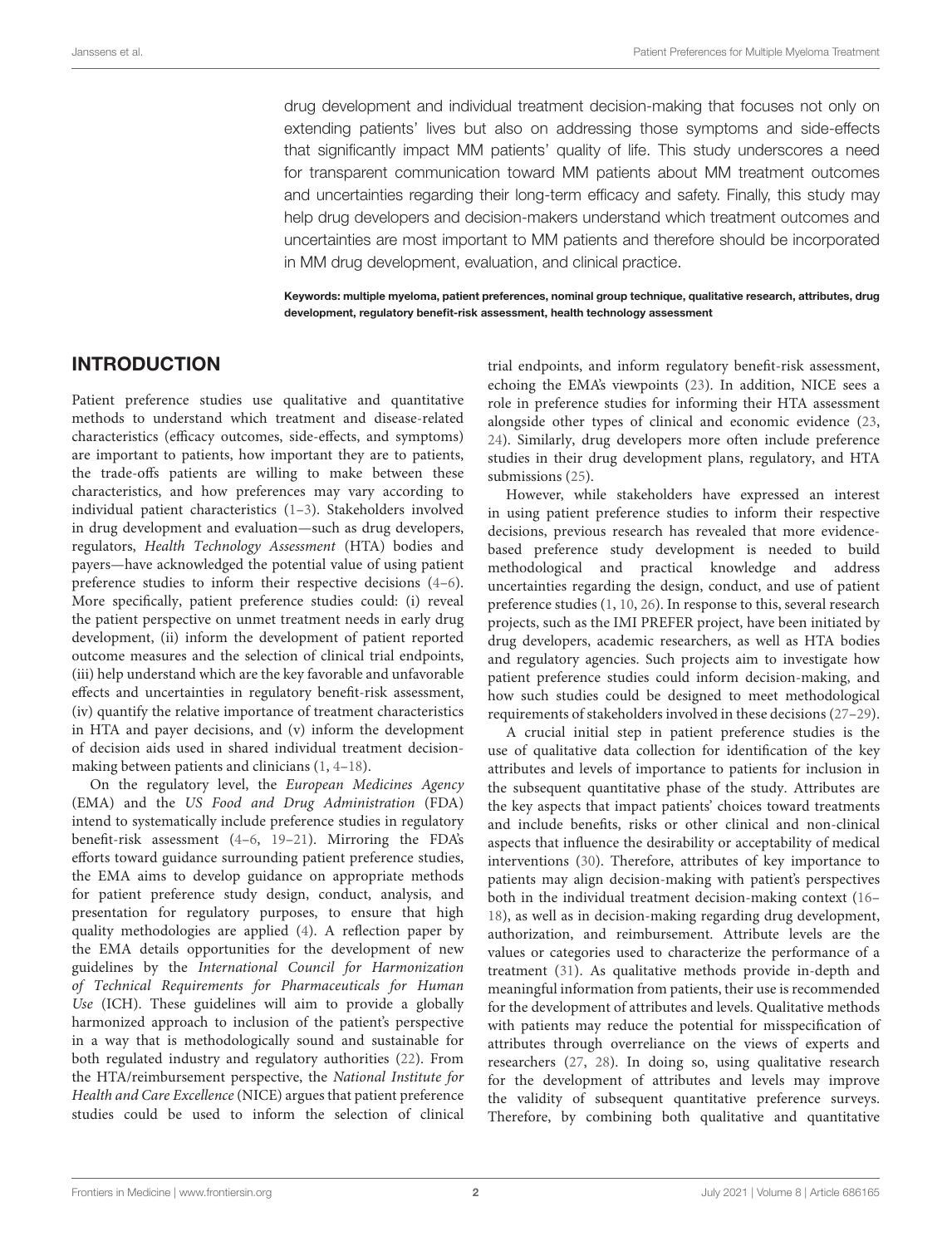methods in preference studies, the data collected on patient preferences is likely to be more comprehensive, meaningful, and a valid interpretation of the true patient perspective (32). However, qualitative preference research that informs subsequent preference surveys remains underreported, creating uncertainty regarding the methodological and practical application of these methods and results for informing subsequent quantitative preference surveys.

Eliciting preferences from Multiple Myeloma (MM) patients is especially valuable in view of the rapid development of various novel MM treatments with substantial effects on survival, toxicity, efficacy, and related long-term uncertainties. Among patients and various stakeholders, the impact of these treatments on patients' lives, attitudes and choices toward treatments is largely unknown. MM is the second most frequent hematological malignancy after non-Hodgkin lymphoma, accounting for 1% of all cancers and 10% of blood cancers (33, 34). MM is characterized by a proliferation of plasma cells in the bone marrow, typically accompanied by the secretion of monoclonal immunoglobulins (M-proteins or paraproteins) (35). This proliferation causes symptoms such as skeletal damage, hypercalcemia, renal insufficiency, anemia, and infections (36). Because MM disrupts the normal functioning of the bone marrow, damages the bones and causes kidney failure, MM is considered to be a debilitating and life-threatening disease. Despite several drugs being available, MM has been labeled an incurable disease and only half of the diagnosed patients live longer than 5 years (33).

New MM treatments are currently being developed that have different side-effect profiles, mechanism of action, and efficacy from those currently available. More specifically, innovative treatments currently under development, such as bispecific T-cell engagers and chimeric antigen receptor therapies (CAR-T), have shown to be efficacious but also associated with severe risks such as cytokine release syndrome (an acute systemic inflammatory syndrome characterized by fever and multiple organ dysfunction) and neurotoxicity's (such as encephalopathy, aphasia, delirium, tremor, and seizures) (37). Differences between treatments, based on varying benefits and risks, raise the question about how MM patients value these treatment aspects. Furthermore, decisions surrounding MM treatment can be labeled as "preference sensitive" decisions where: (i) multiple treatment options exist and there is no option that is clearly superior for all patients; (ii) the evidence supporting one option over others is considerably uncertain or variable and (iii) patients' views about the most important benefits and acceptable risks of a treatment vary considerably within a population and may differ from those of healthcare professionals (20).

Therefore, given the lack of valid, meaningful, and comprehensive qualitative research on MM patient preferences, the present study aimed to understand which characteristics MM patients find most important, and hence should be included as attributes and attribute levels in a subsequent preference survey. By pursuing these objectives, this study derives experiencebased learnings regarding the design, conduct and analysis of qualitative research aiming to develop attributes and levels for inclusion in subsequent preference surveys in the context of drug development and evaluation. Such methodological learnings may foster the development of a standardized approach to be used by all stakeholders across disease areas, and serve to include a validated patient preference framework for drug development, allowing for future comparisons of patient preference studies and their results.

# MATERIALS AND METHODS

# Study Context

The Patient Preferences in Benefit-Risk Assessments during the Drug Life Cycle (PREFER) project is a 6-year public private partnership that received funding from the Innovative Medicines Initiative (IMI) 2. This project seeks to guide drug developers, regulatory authorities, and HTA bodies (including reimbursement agencies and payers) on how and when patient preference studies should be performed and how the results can be used to inform decision-making. The initial phase of the PREFER project included discussions with a broad representation of stakeholders such as patients, patient organizations, regulatory authorities, HTA bodies, and reimbursement agencies that expressed interest in preference studies, and revealed the need to further explore and test preference methods (1, 7, 9, 10, 26). Therefore, this study has been developed in the context of recommendations formulated by IMI PREFER. The results of PREFER are expected to lead to changed practices, in that stakeholders will routinely assess whether a preference study would add value at key decision points in the medicinal product life cycle and, if so, implement patient preference studies according to the PREFER project recommendations (38).

# Study Design

This study was designed and executed according to: (i) the recommendations on qualitative data collection and analysis methods for initial attribute development (39, 40); (ii) the steps describing attribute and level development in health preference research formulated by Bridges et al. (41); (iii) the criteria described by Hensher et al. (42) regarding what constitutes "good" attributes; (iv) the framework method for thematic analysis described by Lacey and Luff (43) and (v) the recommendations for reporting the results of a qualitative preference study (40).

Following recommendations by Hollin et al. (40), Coast et al. (39), and Bridges et al. (41), this paper describes: (i) the rationale for the methodological steps and choices taken to develop attributes and levels; (ii) a detailed description of the included participants; (iii) details regarding the practical steps and setting of the qualitative study including the recruitment, discussion guides, involved researchers; (iv) details of the subsequent steps including the transcription, translation, and analysis and (v) the results of the qualitative study.

# Study Phases

To understand the key characteristics of importance to MM patients, a qualitative study was completed in three phases (**Figure 1**). Several preference studies attest to the usefulness of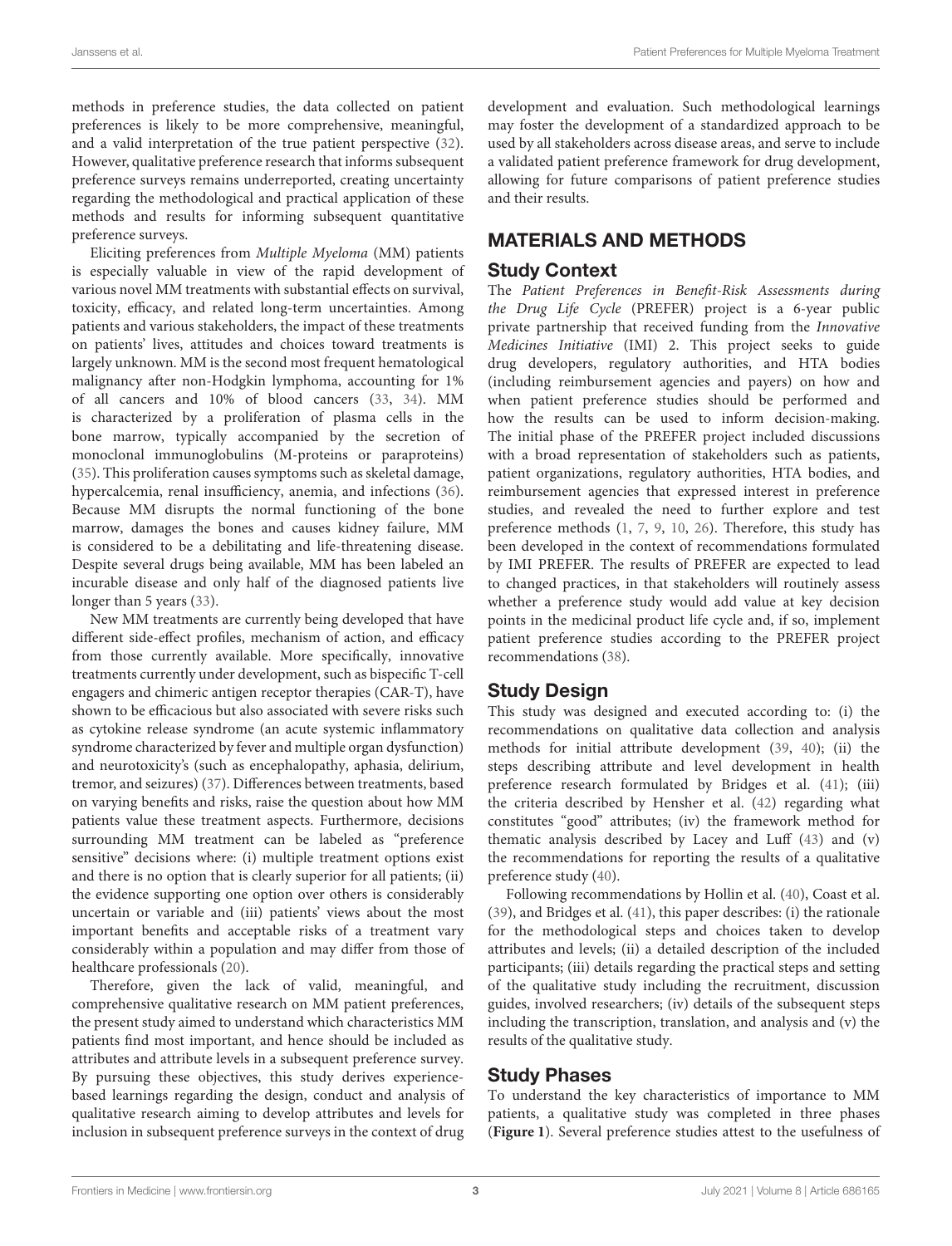

qualitative methods with patients and advocate for the use of literature reviews to inform the development of attributes and levels (31, 39–41, 44). Therefore, this study involved three phases, whereby each phase informed the subsequent phase (**Figure 1**): (i) a scoping literature review, (ii) discussions with MM patients using Nominal Group Technique (NGT), and (iii) a combined quantitative and qualitative thematic analysis involving multistakeholder discussions with patients, patient organizations, clinicians, and preference research experts.

# Phase 1: Scoping Literature Review

The scoping review aimed to identify potential relevant characteristics (treatment outcomes, symptoms, and side-effects) for grading in subsequent patient discussions using NGT. Bridges et al. (41) recommend that attribute development should be supported by evidence on the potential range of preferences and values that respondents of the preference survey may hold. Therefore, the list of treatment characteristics that was used for the NGT (**Appendix 1**, section 3) was informed by a scoping literature review of: (i) the attributes and key results of published preference studies conducted among MM patients (**Appendices 2**, **3**), (ii) favorable and unfavorable effects of MM treatments already assessed by EMA that includes characteristics of treatments already being prescribed to patients (**Appendices 4**, **5**) and (iii) primary and secondary endpoints and adverse events reported in phase 3 MM clinical trials in the European Union (EU) to ensure the attribute list captured treatment characteristics of therapies in development; this was done so that in the discussions patients would be able to discuss potential

"future" treatment outcomes and side-effects, even though they had not yet experienced them (**Appendices 6**, **7**).

Searches for published preference studies among MM patients were conducted in PubMed and Embase (see **Appendix 2** for the selection procedure). The search queries included free text terms in title and/or abstract and Medical Subject Headings (MeSH) and included synonyms for the following two concepts: "multiple myeloma" AND "patient preferences." The database searches yielded 250 publications. Publications were included if they reported preferences from MM patients. Conversely, studies were excluded if: (i) preferences were not elicited from patients (e.g., only from caregivers or clinicians); (ii) no preference method (qualitative/quantitative) was applied; (iii) no preferences were reported (e.g., study protocols) and (iv) the study focused on: patient preferences for whether or not patients are willing to participate in decision-making, patient preferences for remote monitoring, or if the study investigated whether patients do or do not want to receive information. The results were screened in a 2-fold manner. First, the title and abstract were screened based on the in- and exclusion criteria. Afterwards, the full text was reviewed against the same criteria. From the database searches, 15 publications were included in the review. Subsequently, the following information was extracted (**Appendix 2**): (i) first author and year; (ii) type of publication; (iii) research objective; (iv) participants; (v) preference method(s) used; (v) attributes/items/factors identified or used in the study and (vi) key results. To develop a final list of characteristics for grading (**Appendix 1**), the treatment characteristics that emerged from the scoping review were combined and then grouped with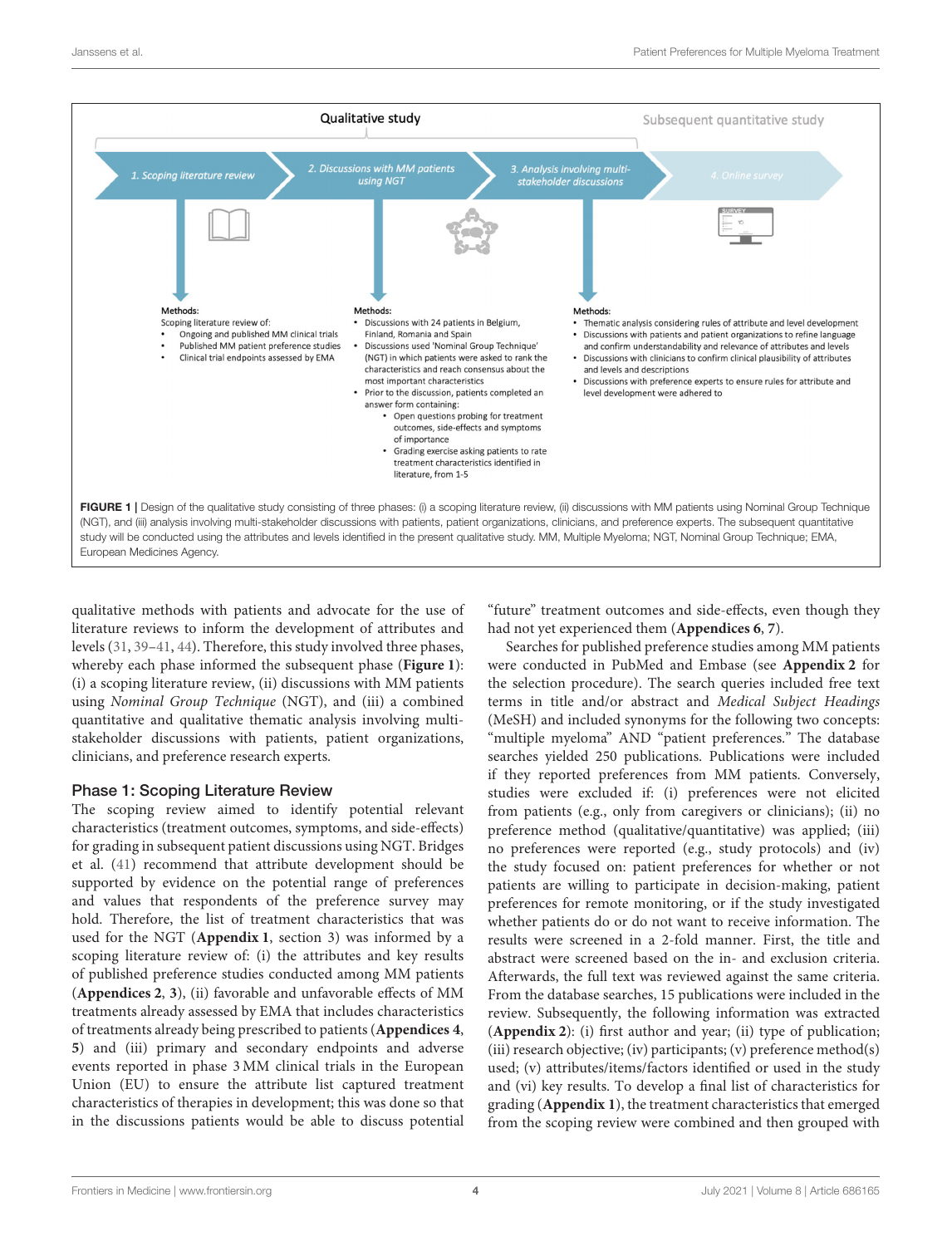both the characteristics of treatments being prescribed to patients (**Appendices 4**, **5**) and with the characteristics of treatments included in phase 3 MM clinical trials (**Appendices 6**, **7**).

### Phase 2: Discussions With Multiple Myeloma Patients Using Nominal Group Technique **Objectives and Rationale**

Phase 2 aimed to: (i) understand which characteristics, including those identified in phase 1, were most important to MM patients, and hence should be included as attributes in the subsequent preference survey that quantifies the relative importance of these attributes; (ii) understand the factors and dimensions influencing patient choices; what determines whether patients would take, not take, or discontinue a certain treatment, and hence should be included as attribute levels and (iii) understand the language patients use to describe symptoms, treatment outcomes, and side-effects, and hence should be the language used to describe the attributes and levels.

To reach these objectives, discussions with 24 MM patients in Belgium, Finland, Romania, and Spain were held (see "Recruitment, study population, and setting" for a rationale for including these countries). The discussions used NGT, a type of focus group discussion methodology, that asked patients to rank and reach consensus on the most important characteristics (see "step-by-step procedures"). While standard focus group discussions use open discussion throughout, NGT is a consensus focus group methodology that differs from standard focus group discussions. In addition to providing a format for open discussion, NGT includes a structured fourstage process and a methodology for capturing participant responses and with inclusion of prioritization and participant's individual and collective perspectives. NGT is specifically suited to identify attributes due to its structured approach and grading methodology; the grading allows researchers to select and understand which treatment characteristics are most important and hence should be used for developing the attributes in the subsequent preference survey. Furthermore, NGT has the advantage over other qualitative consensus methods as it ensures groups to reach consensus in a short period of time (39).

### **Patient Involvement and Piloting**

In addition to inclusion in NGT discussions, MM patients, and MM patient organizations were involved in all steps of research. MM patients and/or MM patient organization members provided written and oral feedback on all patient materials including the information sheet, informed consent, answer sheet (including explanatory parts), and questions. All patient documents were first translated by a professional translation company to the native language of participants, and subsequently revised for accuracy and understandability by patients, patient organizations, and clinicians.

# **Recruitment, Study Population, and Setting**

Hematologists performed the recruitment at their respective hospitals and were asked to ensure a diverse patient population was invited to participate in the discussions. It was anticipated that several individual patient characteristics—such as sociodemographics, disease stage and treatment experience—could influence participants' opinions and rankings. The goal was to ensure that the attributes and levels identified in this study were not directed only to patients with a specific treatment exposure, disease history, age or country of origin; but rather toward all patients along the MM spectrum. Therefore, during recruitment, heterogeneity in terms of treatment experience, disease stage, age, and country was introduced as much as possible. During sampling, hematologists used the following inclusion criteria: (i) patients diagnosed with symptomatic MM; (ii) patients ability to understand the language to be used in the discussion and (iii) patients ability to participate in the discussion.

Recruitment sought to include between 5 and 7 MM patients across four countries: Belgium, Finland, Romania, and Spain. These countries were included to account for potential differences in patient characteristics and, as mentioned above, to increase heterogeneity and thereby ensure the identified attributes and levels were not only relevant to a particular type of patient. While McMillan et al. (45) describes that most NGTs include between 2 and 14 participants, a maximum of seven is recommended as a much larger number would delay the phased process of the NGT discussion, which aims to reach consensus in a short time span (up to 2 h). Therefore, minimally 5 and maximally 7 patients were included in each country. There are no guidelines that define how much data, and hence, participants should be included in qualitative research (30). Instead, saturation is often used to define when data collection can stop (30, 32, 46). Saturation is defined as the point when "no new information or themes are observed in the data" (47). Hennink et al. (48) state that when the goal is to identify "core" issues, few discussions could be enough to reach data saturation, and some studies have reached saturation after 4–6 focus groups (30, 32, 46). Since the goal of our study was to identify core, overarching attributes, it was expected that data saturation could be achieved by including between 5 and 7 MM patients in four countries ( $n = 24$  across all countries). Following qualitative data collection, it appeared that the same themes of treatment attributes were observed across different countries. Hence, it was decided that saturation was reached and no additional data was needed to inform the attributes and levels.

The discussions were organized at a location convenient for participants, between April and November 2020, and considered the implications of the coronavirus (COVID-19) pandemic; discussions were organized either face-to-face or online, according to the preference of participants and recommendations set-out by hospitals regarding patient contact.

### **Step-by-Step Procedures**

As part of the recruitment process, an invitation letter was sent to those expressing interest in the study and fulfilling inclusion criteria (see "Study recruitment, population and setting"). Potential participants were contacted to verify their willingness to participate and if so, arrange the practicalities of the discussion. The information sheet and informed consent was provided to participants in their own language. Both documents were provided to participants prior to the discussion, and the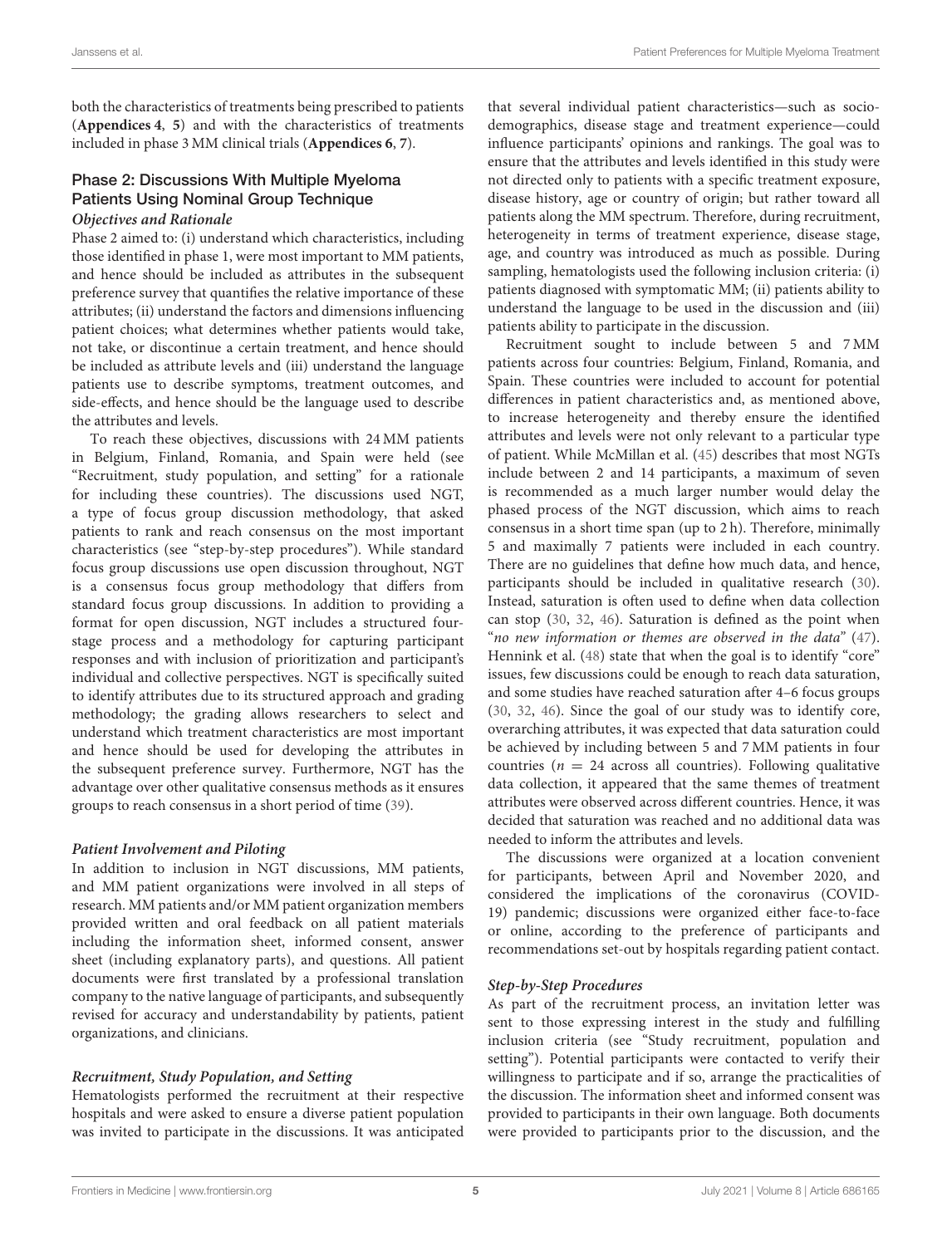informed consent form was signed by all participants before the discussion. As preparation for the discussion, participants were invited to complete an answer sheet containing three sections: (i) participants' background characteristics, including Chew's Set of Brief Screening Questions (**Appendix 1**, section 1); (ii) open questions probing for treatment characteristics of importance (**Appendix 1**, section 2) and (iii) a grading exercise asking patients to grade the treatment characteristics identified in the scoping literature review from  $1 (= not important)$ all) to 5 (= very important) (**Appendix 1**, section 3). The NGT discussion consisted of the following four steps (**Appendix 8**): (i) idea, (ii) round robin, (iii) clarification and finalization of the list of attributes, (iv) grading and consensus.

Each discussion was conducted by a person fluent in the native language of the participants. The discussions lasted around 90 min, were voice-recorded and included a break of ∼10 min. The audio-recordings were transcribed verbatim by a professional transcribing company in the original language and then translated to English. To ensure patients' opinions were accurately reflected in the subsequent analysis and development of the attributes and levels, the moderators were closely involved in the subsequent analysis (see phase 3).

## Phase 3: Analysis Involving Multi-Stakeholder **Discussions**

In the final phase, a combined quantitative descriptive analysis of patients' rankings and iterative qualitative thematic analysis of the discussion transcripts was used to determine overarching themes of prioritized treatment characteristics relevant to all participating patients, regardless of their treatment exposure, disease history, age, or country of origin.

#### **Quantitative Analysis**

Participants' self-reported characteristics, as obtained through sections 1 and 3 of the answer sheet (**Appendix 1**) were analyzed descriptively using Microsoft Excel. Patient characteristics were tabulated for all patients together and for each of the questions asked in **Appendix 1**. ANOVA and Fischer exact tests were performed to investigate statistically significant differences between groups of participants and countries. Health literacy was determined using Chews' set of brief screening questions (49). The grades for the characteristics were calculated per country to derive rank orders and averages at country level. To obtain a final rank of the themes pertaining to treatment characteristics, the averages for each theme were calculated by combining the previously calculated averages obtained in the four countries.

### **Qualitative Analysis**

The qualitative analysis took into account the following criteria and best practices for attribute and level development; therefore, attributes and levels should be:

- Relevant to patients and/or policy-makers, plausible, capable of being traded, unambiguous, distinctly different from other included attributes, comprehensive, and of salience to respondent's decisions (39, 40);
- Inclusive of all aspects that might be important for an individual in coming to a decision (28, 39);
- Not too close to the latent construct such as overall quality of life (28);
- Not have such a large impact on decisions that large numbers of respondents of the quantitative survey make no errors when deciding, such as overall happiness with the alternative treatments presented in the preference survey (28);
- Not intrinsic to a person's personality, these aspects need to be considered in analyzing and describing preference heterogeneity (28);
- Developed through an iterative, constant comparative analysis approach to continually modify and extend the attributes and levels to ensure that all key aspects can be incorporated through this modification (28);
- Inclusive of all aspects that might be important for an individual in coming to a decision, as ignoring important attributes and levels may bias findings; and qualitative methods to determine overarching attributes must encompass key themes combined with piloting to avoid bias (28);
- Created through a process consisting of conceptual development where the attributes and levels are identified, followed by refinement of language to ensure the intended meaning is conveyed toward the participants in the preference survey (28);
- Inclusive of all characteristics that potentially characterize the alternative treatments presented to participants in the preference survey, with consideration that some characteristics may be excluded if the alternative treatments are not plausible to subjects (39).

The framework method by Lacey and Luff (43) was used to develop overarching themes that capture prioritized characteristics for inclusion as attributes and levels (**Table 1**). The analysis was performed by a multi-stakeholder team including patients, patient organizations, clinicians, and academic preference research experts. Discussions with patients and patient organizations specifically sought to confirm whether the themes captured the most relevant characteristics for inclusion as attributes and levels, and whether the results described accurately represented their views. In particular, MM patients and/or MM patient organization members provided written and oral feedback on the relevance, comprehensiveness, and understandability of the themes of characteristics for inclusion as attributes and levels. Discussions with clinicians were held to confirm the clinical plausibility of the attributes and levels. Also, to ensure adherence to rules for attribute and level development, preference expert input was included. Finally, the attributes and levels were reviewed by MM patients to receive end-user feedback.

# RESULTS

# Participants' Characteristics

In total, 24 MM patients (6 per country, 4 countries) agreed to participate. The average response rate across countries was 46%. Reasons for not participating were: (i) research topic was not in their field of interest; and (ii) not willing to communicate in groups. The mean age across countries varied between 60 and 65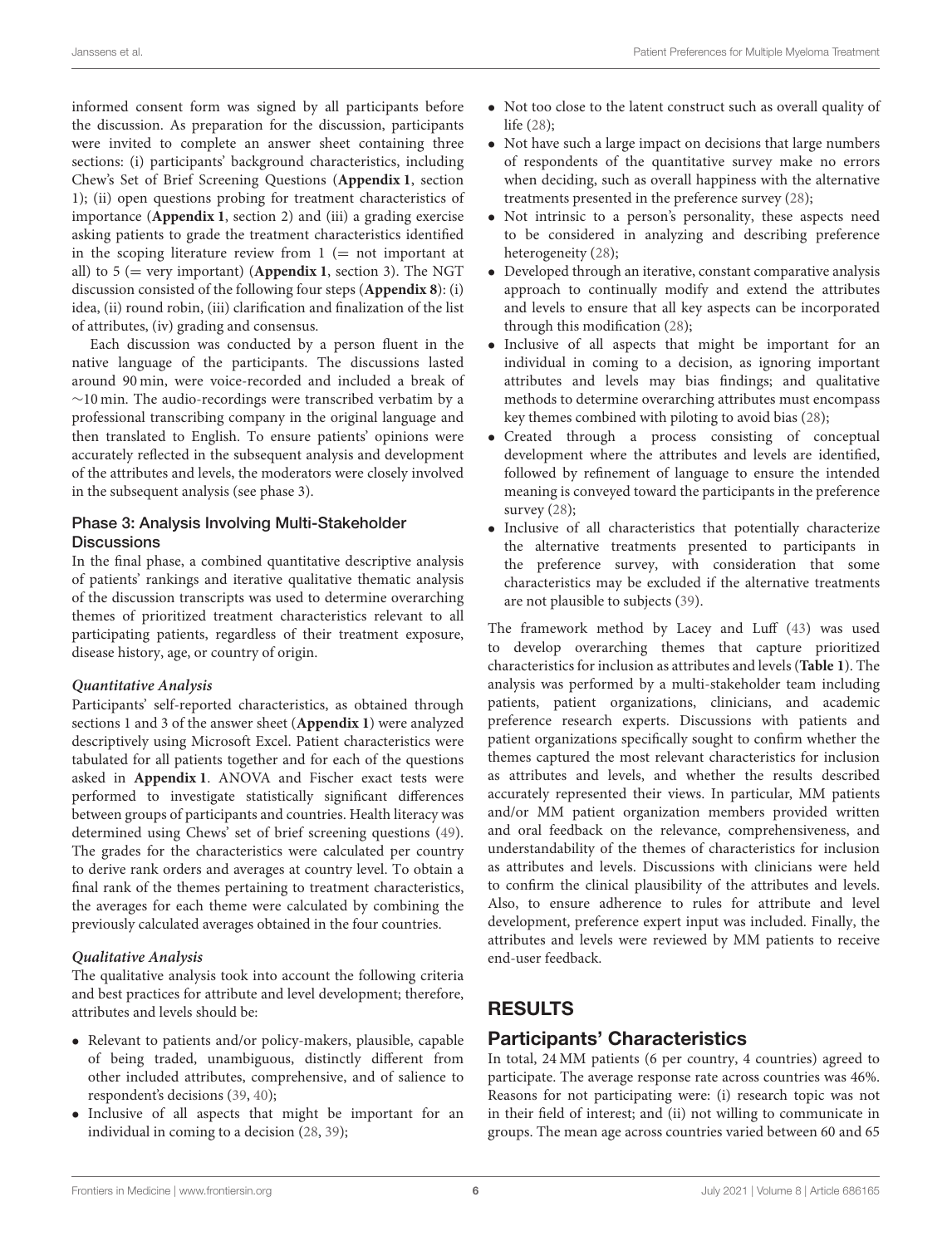| 1. Familiarization                  | The transcripts were thoroughly read and re-read and the audio-recordings were listened to again if a certain part<br>of the transcript was unclear. The margins of the transcripts were used to write down analytical notes, thoughts or<br>impressions (e.g., when participants expressed exceptionally strong or contrasting views). Discussions among the<br>moderators on preliminary findings sought to confirm whether they interpreted the discussions in the same<br>manner.                                                                                                                                                            |
|-------------------------------------|--------------------------------------------------------------------------------------------------------------------------------------------------------------------------------------------------------------------------------------------------------------------------------------------------------------------------------------------------------------------------------------------------------------------------------------------------------------------------------------------------------------------------------------------------------------------------------------------------------------------------------------------------|
| 2. Identifying a thematic framework | A list of overarching themes capturing prioritized treatment characteristics was developed based on the views<br>expressed by patients during the discussions, in their answer sheet, and the ranked list of characteristics and<br>explanations. This list was transported to NVivo (11th edition, QSR International) for coding.                                                                                                                                                                                                                                                                                                               |
| 3. Coding                           | Literal quotations (text) in the transcript and answer sheets were attached to each of the themes, describing what<br>participants stated about these themes (coding). Throughout the coding process, it was assessed whether the list<br>of themes and their explanations covered what participants said. If not, modifications were made to the name of<br>the theme. Discussions among the team (see below) sought to modify and reach consensus about the themes.<br>The end result was the final list of themes, each with a brief explanatory description of their meaning including<br>examples to further explain the theme (see below). |
| 4. Charting                         | NVivo was used for charting (summarizing) the data per attribute.                                                                                                                                                                                                                                                                                                                                                                                                                                                                                                                                                                                |
| 5. Mapping and interpretation       | Several meetings among a multi-stakeholder team were organized to discuss the qualitative findings (the final list<br>of themes) together with the characteristic scorings of the quantitative analysis. During these meetings, consensus<br>was reached about the final list of attribute themes and associated levels to take forward to the quantitative survey.                                                                                                                                                                                                                                                                              |

An iterative, constant comparative analysis approach was used to allow for continuous modifications and extensions of the themes to ensure that all key aspects of importance to patients could be incorporated.

years (M: 61 across all countries, range 46–73). Most participants had a Masters' degree (42%) followed by a Bachelor (25%) or High school degree (25%). Most participants (58%) described their activity level as "not my normal self, but able to be up and about with fairly normal activities" (fair mobility), followed by "normal, without any limitations" (no limitations; 25%) and 13% identified themselves as "not feeling up to most of the things, but in bed of chair less than half of the day" (sedentary) (**Appendix 9**). Most participants (88%) did not live alone at the time of the discussion. Many participants were employed (50%) or retired (42%). The median participant received their MM diagnosis at the age of 55. Participants were heterogeneous in terms of how long they had received their diagnosis; ranging between 18 years ago to the same year of the discussion.

Nearly all patients (96%) were on treatment at the time of the discussion. Across countries, participants were most frequently treated with proteasome inhibitors (PIs) (50%), immunomodulating agents (IMiDs) (46%) and steroids (46%), followed by supportive treatments (33%, e.g., calcium and vitamin D supplements, pain medication) and monoclonal antibodies (mAbs) (21%). Participants were previously treated with an average of three different regimens (one treatment line referring to one drug or a combination of drugs given for a specific time duration) at the time of the discussion and the number of treatment lines across participants ranged between one and seven previous treatment lines. Fifty-eight percentage of patients indicated that they suffer from at least one of the following chronic health problems: heart rhythm disorders, prostate hypertrophy, hypertension, hypothyroidism, glaucoma, renal insufficiency, diabetes, and arthritis. The vast majority (83%) of participants indicated that they were not in frequent contact with a patient organization. Across countries, the majority of participants had a high (46%) or moderate (42%) health literacy.

Statistical tests (Fischer exact and ANOVA) revealed no significant differences between the patient groups of the different countries, regarding their age ( $F = 1.61$ ,  $p = 0.22$ ), gender  $(X^2 = 1.90, p = 0.81)$ , education  $(X^2 = 8.01, p = 0.62)$ , work status ( $X^2 = 10.76$ ,  $p = 0.05$ ), contact with patient organizations  $(X^2 = 3.72, p = 0.22)$ , other chronic health problems  $(X^2 = 6.73,$  $p = 0.08$ ), health literacy ( $X^2 = 2.99$ ,  $p = 0.93$ ), and number of treatment lines  $(F = 2.64, p = 0.09)$ .

However, there were statistical differences in activity level  $(X^2 = 10.78, p = 0.03)$ , living situation  $(X^2 = 4.70, p = 0.04)$ , enrolment in clinical trial ( $X^2 = 8.33$ ,  $p = 0.04$ ), and years since diagnosis ( $F = 3.28$ ,  $p = 0.04$ ). In particular, the Finnish group had a better activity level than the other groups; 67% of the participants considered their activity level as "normal, without any limitations." Further, only 50% of the Finish group was not living alone vs. 100% in the other countries. Regarding clinical trial enrolment, nearly all Finnish participants were currently (50%) or previously (30%) enrolled in a clinical trial, as opposed to the other countries, where nearly equal distributions were observed (42% yes vs. 54% no). Spanish participants were more recently diagnosed with MM (M: 1 year since diagnosis) vs. Belgian participants (M: 9 years) (see **Appendix 9** for a full overview of participants' characteristics).

# Themes Capturing Prioritized Characteristics for Inclusion in Attributes and Levels

Patients across countries and with varying disease and treatment experiences reached consensus on the importance of the following eleven attribute themes (outcomes, side-effects, and symptoms): life expectancy, life-threatening side-effects, treatment response, mobility problems, thinking problems, infections, reduced energy, pain, emotional problems, eating and digestive problems, and vision problems. These attribute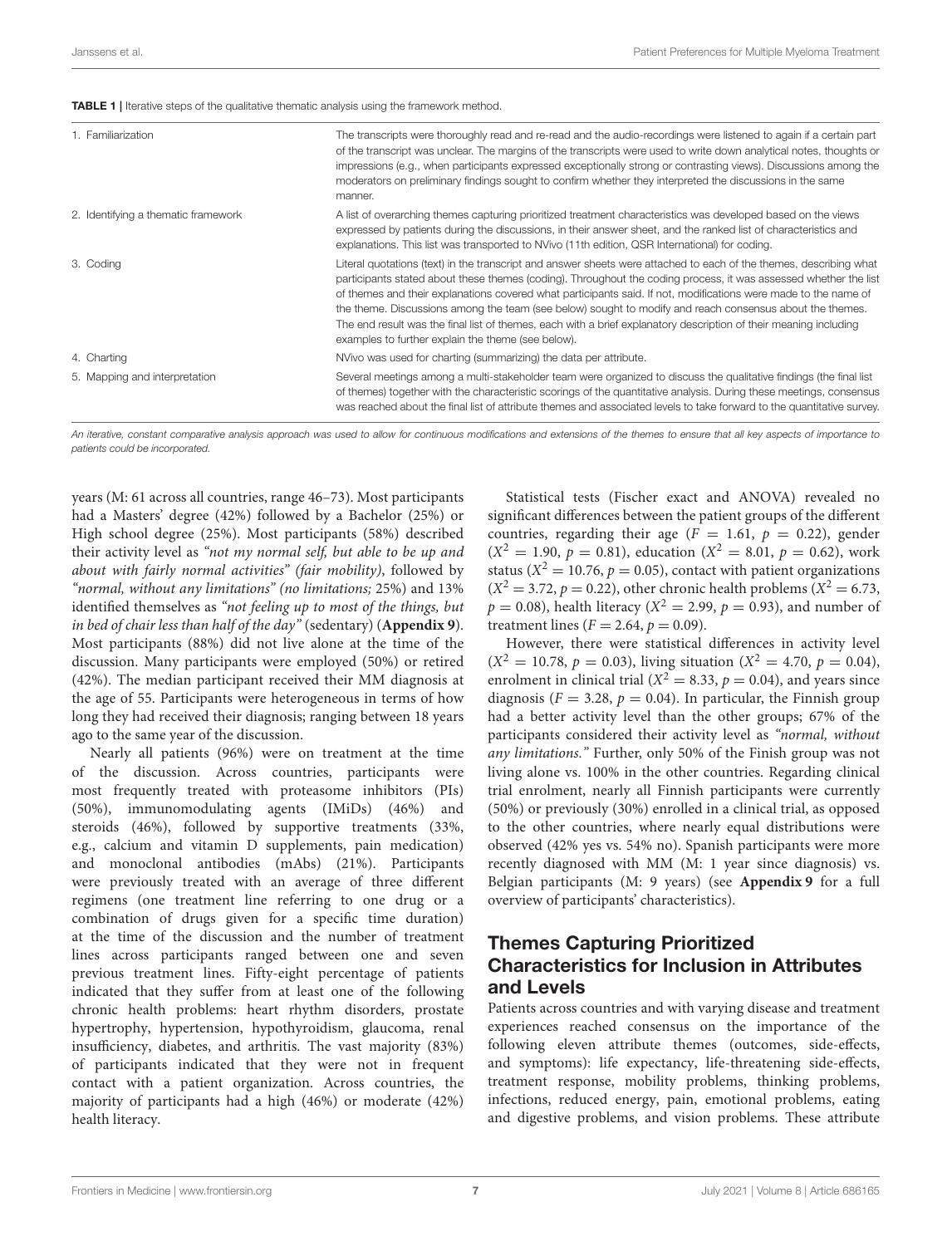themes are categorized below into: (i) favorable effects: treatment outcomes considered desirable or beneficial, and (ii) unfavorable effects: side-effects and symptoms negatively impacting patients' life expectancy and/or quality of life.

Regarding the types of attribute levels, patients highlighted the importance of specifying the duration and severity of the treatment effects as it would determine their treatment choices. In particular, patients expressed the fear of short-term positive treatment outcomes and long-term negative effects. Conversely, several expressed that transient side-effect are more acceptable. Patients were also afraid of symptoms and side-effects that are so severe, in that sense that they would hamper them in performing their daily activities. Therefore, severity and duration were specified as attribute levels.

Patients highlighted the importance of both life expectancy and quality of life: "as many years with the best quality of life as possible" and highlighted that the balance between the treatments' effect on their life expectancy and quality (would) determine their individual treatment choices: "I would reconsider continuing treatment) if the impact on daily life is so great that the quantity of life (years) becomes less important than the quality of life." Participants' willingness to accept a reduction in quality of life in return for an increased life expectancy differed across participants and depended on their individual situation and personal attitudes. In particular, participants who were older, had undergone more treatments, and had no young children, seemed to place more importance on quality of life related attributes (such as pain) rather than life expectancy, and vice versa. However, on average, life expectancy was graded the highest by MM patients, followed by side-effects and symptoms that significantly impact patients' life expectancy and/or quality of life.

## Favorable Effects: Treatment Outcomes Considered Desirable or Beneficial

#### **Life Expectancy**

Increasing life expectancy was on average, the most important treatment outcome for patients across the four countries: "Lengthened life span is of course most important," "I think that the most desirable effect of myeloma treatment would be longer life, and, I don't know whether this needs any justification as to why." Depending on their personal context, participants described that they want to be there to see their children grow up, take care of their loved ones and be professionally active. MM patients described the negative psychological impact of the uncertainty of how long they had to live: "the sword of Damocles hanging over me."

### **Treatment Response**

Participants voiced significant expectations and hopes that treatments would work to successfully fight their cancer and extend their lives. Any improvement or positive treatment outcome was considered to be important: "Any improvement would be welcome." Participants agreed that they want a treatment that will have lasting improvements in any signs and symptoms associated with their cancer and removal of cancer cells.

Many patients hoped for a complete remission, i.e., a complete removal of all cancer signs. Several participants acknowledged that cure—a complete and permanent elimination of all cancer cells—is not achievable with current treatments. However, to be cured permanently, was considered to be the ultimate treatment goal by some patients: "I am hoping that by continuing the treatment I will get cured." Several also described that if the treatment would cure them, they would be willing to accept even those treatment side-effects that they had described as the worst treatment effects.

Positive laboratory and imaging tests were recognized as important indicators of a stabilization of cancer progression. The knowledge and interest of some participants regarding MM biomarkers was remarkable; several participants shared detailed experiences regarding their test results and the importance of positive laboratory and imaging findings. Patients also highlighted that test results impact their psychological wellbeing; despite burdensome symptoms and side-effects, positive results give patients hope and motivation to carry on: "To get that M-component to fall or become invisible; these are such improvements that they do make even some more difficult side-effects acceptable." The importance of a sustained positive treatment response (inclusive of reduction in symptoms) was also noted.

# Unfavorable Effects: Side-Effects and Symptoms Negatively Impacting Patients' Life Expectancy and/or Quality of Life

### **Life-Threatening Side-Effects**

Patients were afraid of serious side-effects that are lifethreatening and could (permanently) damage other (vital) organs: "Of course, any life-threatening side-effects (...) would make me think twice  $(...)$ , as the side-effects would then be worse than the illness." The following side-effects were raised: developing another cancer, stroke, heart failure, septic shock, and severe bleeding. Among these, the fear and uncertainty of developing another cancer was highlighted multiple times: "You also have psychological consequences, the fear of a secondary cancer."

### **Mobility Problems**

Participants discussed which physical symptoms and sideeffects significantly reduce their independence and "control their life." In particular, bone fractures were highlighted as major issues reducing patients' ability to move, and hence, reducing their independence and overall quality of life. Regarding bone fractures, several patients expressed the desire for an improvement in their "bone weakness" or a stabilization of their bone destruction. Aside from the negative physical impact of bone weakness, patients also described the negative psychological impact of these issues; the fear of being active due to a high risk of fractures: "So it's the fear to try to do something and get a fracture, like that, break a bone, that fear." Vice versa, patients argued that an increased ability to move would improve their psychological well-being. Some participants added that bone pain could be both due to the disease as well as due to treatment with bisphosphonates. The importance of the duration and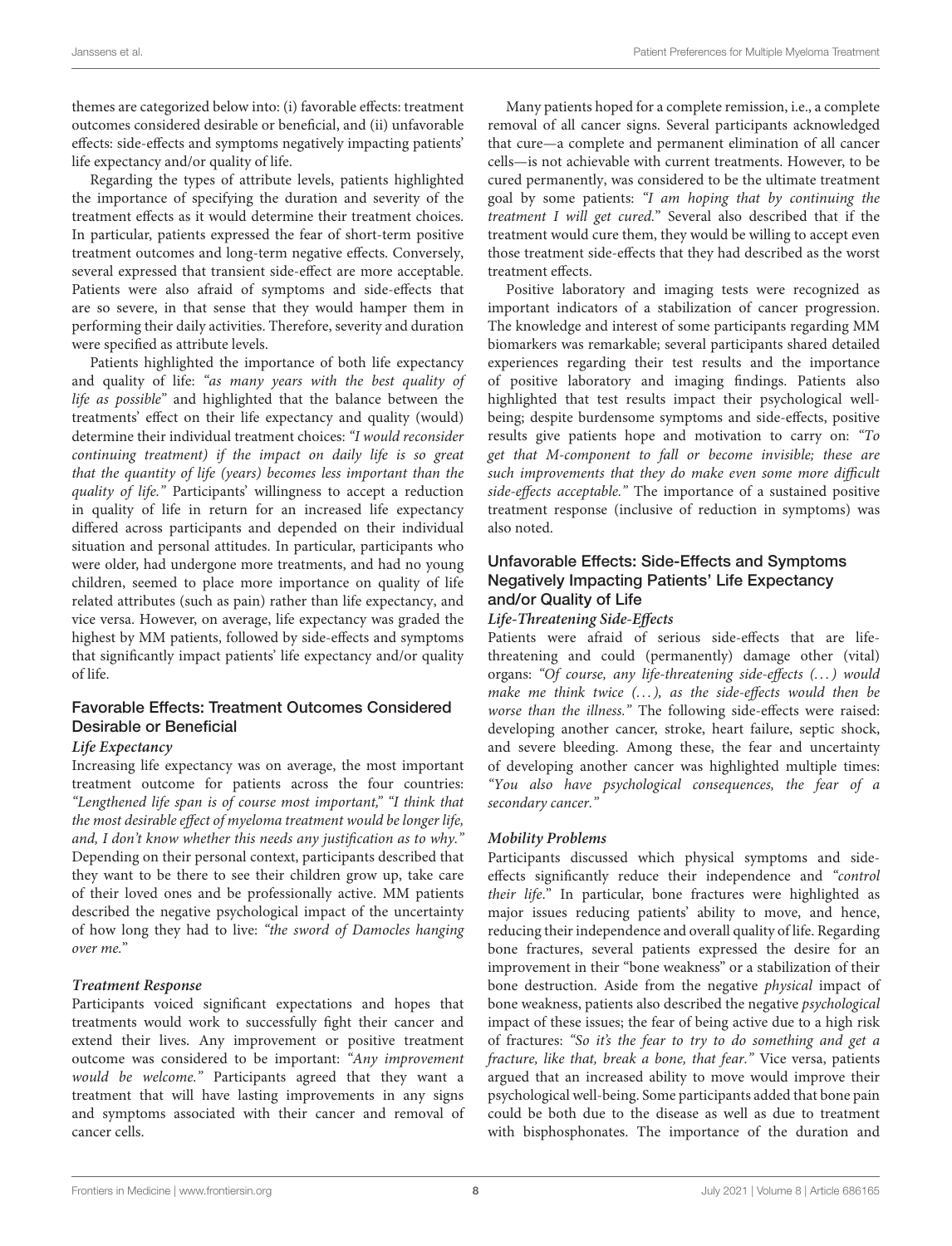severity of their mobility problems was also stressed; while some patients expressed to be willing to accept temporary immobility, permanent immobility—requiring a rollator or wheelchair—was considered to be unacceptable by many. Patients also expressed the burden of the uncertainty of the duration of these problems: "When will I be able to ski? Will I ever be able to ski? To do the things we did before."

Symptoms associated with nerve damage and subsequent mobility problems were also discussed extensively. These issues commonly occur in extremities [feet, legs (calves), hand, fingers] and are particularly burdensome because they limit patient movement. Examples of these symptoms are: chronic (strange) sensations or tingling ("pins and needles"); over-sensitivity of the skin and bruises; numbness or reduced physical sensations (i.e., "sleeping" feet, fingers, and toes). Furthermore, participants described weakness or stiffness in feet and legs causing instability: "Not having tingling in the feet. It makes walking difficult for me, the feeling of always having numb feet is very unpleasant." Participants argued how improvements in these problems would be highly welcome: "If something was found that would improve the whole tingling sensation that has become chronic." Participants hoped these effects would improve once the treatment is stopped. Several feared constant mobility problems related to neuropathic symptoms and raised the uncertainty related to the duration of these issues. Those participants who themselves did not experience permanent side-effects, admitted to the psychological trauma of watching and knowing other MM patients who were permanently immobile and dependent on others.

#### **Thinking Problems**

Patients expressed fear of cognitive changes that would affect their daily mental activities such as: difficulties to think clearly, concentrate and pay attention (e.g., difficulties in reading a book, watching TV), memory loss, lower levels of consciousness, hallucinations (seeing, feeling, or sensing things that seem real but are not), dizziness, and confusion. Patients feared permanent and severe thinking problems that may reduce their independence, such as permanent memory loss (dementia) and definitive forgetfulness. Patients both speaking from experience, as well as those who had not yet experienced these symptoms, stated that such problems may prevent them from performing their professional and daily activities: "Anything that could affect the brain or ability to concentrate  $(\dots)$  would really be a problem and would mean that I would have to give up my job which I really like and which forms a big part of my life." Patients also felt that thinking problems may also result in a change to their identity, and negatively affect how they interact with others. Patients described how difficult it would be to have both thinking problems and mobility problems: "So then there is not much left because you cannot read a book, (...) you cannot even do something else with your thoughts. And then in fact you can hardly do anything anymore." One patient also described how a lack of ability to think—"a complete loss of thinking"—makes it difficult to plan anything in the future.

### **Infections**

Patients discussed the negative consequences, both physically and mentally, of having an increased susceptibility to infections: "so we are just afraid of infections, because our resistance is reduced" (...) especially in view of the COVID-19 pandemic: "Especially now in the corona crisis, it's not that I'm panicking, but I just keep my distance due to being afraid of infections because our resistance is so low." Several specific infections and related problems were described such as lung infections, skin infections/disorders, throat infections, cold, flu, fever, and neutropenia.

### **Reduced Energy**

Reduced energy and related problems, including extreme tiredness (also described as exhaustion, fatigue, complete lack of physical strength), sleeping problems, and breathlessness after minimal activity were discussed extensively. Patients described that these problems hinder them from performing daily activities, such as being physically active and independent and hence, significantly reduce their overall quality of life. Mirroring patients' reflections concerning the other side-effects, patients were afraid of permanent and severely reduced energy problems. Further, the psychological burden of having no physical strength and energy was highlighted: "I'm always a very positive person, but then, my partner was even shocked, that my morale was below zero." One patient even mentioned having experienced such severely reduced energy to the extent of losing the ability to see clearly.

#### **Pain**

Among the several types of pain that MM patients experienced, the most frequent and severe pains patients discussed were: bone pain in the back, chest, feet or hips, muscle pain and cramps, for example in the legs, and nerve pain (sharp, burning, or jabbing pain caused by nerve damage): "I don't get up without back pain, after a walk I also have back pain." The fear of constant and/or more severe pain was repeatedly mentioned, as well as the impact of pain on both the psychological and physical aspects of patients' life's: "Due to bone pain, many activities are not possible"; "What you have to do to feel less pain is find a posture in which you don't feel it, because of course, it stops you from doing lots of things."

Some patients described that there is currently no treatment (including morphine) that alleviates their pain. Similarly, patients hoped for a treatment that would alleviate or eliminate their pain, and thereby help them perform their daily activities and be independent: "Above all, not feeling pain, when doing any daily activity." A life without pain, was considered a (more) normal life: "To be able to have a normal life, without pain." One patient described the unbearable pain experienced due to shingles and post herpetic neuralgia. Some patients also described episodes of headache on the day of treatment, painful urination, and extreme stomach aches following stem cell transplantation: "Severe stomach ache, I felt like I was on fire from the throat to the rectum." One patient, however, mentioned to have never experienced any type of pain: "I'm atypical, in the sense that I haven't felt any kind of pain."

#### **Emotional Problems**

Patients raised the following emotional problems: (i) easily becoming emotional or becoming less emotional (apathetic); (ii) becoming more aggressive; (iii) feeling depressed; and (iv) feeling insecure because of changes to your body such as: weight loss,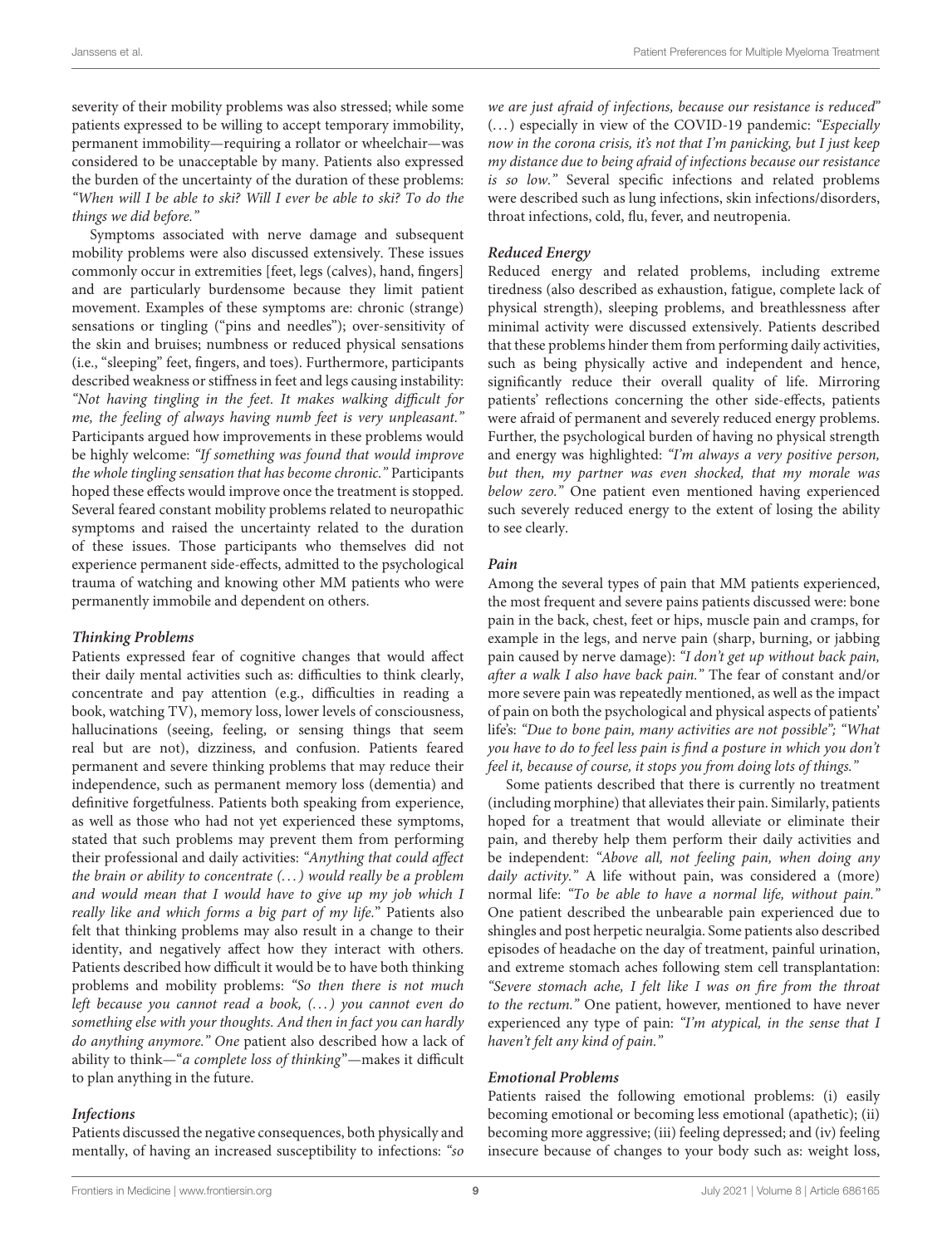weight gain, hair loss, dry eyes, stomach bloating, or abdominal distention—described by one patient as "9 months pregnant" or loss of height due to compressed vertebrae. Patients were afraid of these problems as these often result in personality changes, are daily reminders of their cancer diagnosis and may also prevent patients from doing their daily activities. Several participants found changes to their body problematic as they had a negative impact on their emotional well-being: "Because, you immediately look different, you don't feel good in your body." One patient highlighted that these problems are often considered less important by "outsiders" in comparison to other, life-threatening effects: "if you tell the doctors that too, and I understand that too, then it is seen as slightly less important." It was not clear whether depression and becoming emotional were caused by treatment, the cancer directly, or because of knowing that their life might end soon. For emotional problems as well, the hope for nonlasting, temporary problems as opposed to permanent problems was expressed.

### **Eating and Digestive Problems**

Nausea, vomiting, incontinence, constipation, diarrhea, loss of appetite, taste changes, and swallowing problems were all described as problems that significantly reduce patients' quality of life. As for other side-effects and symptoms, several patients were afraid that these problems would become permanent. One patient noted that these problems are problematic because they can lead to reduced social contacts. Whether or not patients had experienced these problems, as well as the severity of the problems they had experienced, depended on patients' particular treatment experience. For example, nausea, diarrhea (and consequently, reduced energy) was linked to treatment with lenalidomide. Some patients noted the burden of retracting gums and jaw problems that prevented them from eating properly and thought these problems were likely due to myeloma rather than treatments.

### **Vision Problems**

Patients expressed the fear of suffering from (permanent) vision problems and becoming blind: "I indeed know a number of people who (...) lost sight. That's a bit of my biggest fear." One patient experienced transient vision changes: "Certainly in the evening, when I am tired, I can hardly see." Another patient noted that his vision problems could be due to treatment with lenalidomide. However, it remained largely unclear whether vision problems could be also side-effects of other treatments, due to the cancer itself or perhaps related to aging. For these problems as well, the hope for temporary side-effects as opposed to permanent changes was expressed.

# Other Considerations Relevant for Myeloma Treatment

## Preferences Differ According to Patients' Individual Characteristics and Experiences

Patients highlighted that their individual preferences were shaped by their previous treatment and disease experience. Particularly, whether they had experienced a certain symptom or sideeffect, determined their views and preferences toward those symptoms and side-effects. Patients more frequently raised those symptoms and side-effects they had experienced, heard, or seen with other MM patients than those they or a close contact had never previously experienced: "When one has gone through these (side-effects), one can think differently from one who hadn't experienced these." Whereas, frequent symptoms and side-effects were discussed often, (e.g., bone fractures) others, more new or rare symptoms, were discussed by one or few patients (e.g., vision problems). Aside from treatment and disease experience, it also appeared that age, working status, whether patients have carers (such as children) may be important in determining and understanding why patients place more or less value on certain treatment characteristics. Further, participants who were professionally active frequently emphasized the impact of sideeffects that limit their ability to continue working (such as cognitive problems).

## **The Burden of Uncertainty**

On several occasions patients discussed the psychological burden of uncertainties including the cause, duration, type, and severity of side-effects and symptoms: "What can be done about it, is it treatable or does it mean death? And will stopping (the treatment) help (...)? It's a terribly awkward thing." Patients also expressed difficulty coping with the uncertainty of the duration of their side-effects and symptoms; patients were afraid that these sideeffects would remain permanent or that the side-effects would permanently damage organs: "So I am also a bit scared; are there no side-effects that are permanent, I am of course also a bit scared, but I still hope that that they really will disappear." Regarding uncertainties related to the cause of their problems, patients discussed that at times they we unsure if their symptoms are related to treatment or their myeloma. Some participants stated the importance of managing expectations and that knowing what side-effects to expect before beginning treatment, is important to help them decide whether or not to start or continue a treatment: "If it is known in advance, then it can be decided that I will not take this treatment because of it." Participants also underlined the important role healthcare providers have in addressing these uncertainties: "Doctors don't say much about these future sideeffects  $(...)$  In fact, I've had to find out about things myself  $(...)$ Maybe [if I had this information] it would have made it easier to accept them and to live with them."

### **Hope for New Treatments**

Increasing life expectancy was also important to patients as some believed it would increase the chance that during the course of their disease a new, and ideally curative, MM treatment would become available. Patients seemed to be motivated by the knowledge that new treatments are currently being developed and that perhaps one of the novel therapies would become available for them, and in time.

### **Treatability of Side-Effects and Symptoms**

Some patients highlighted that when side-effects and symptoms "can be handled in some way," they become manageable and therefore less "important" than side-effects or symptoms for which no treatments are currently available. For example,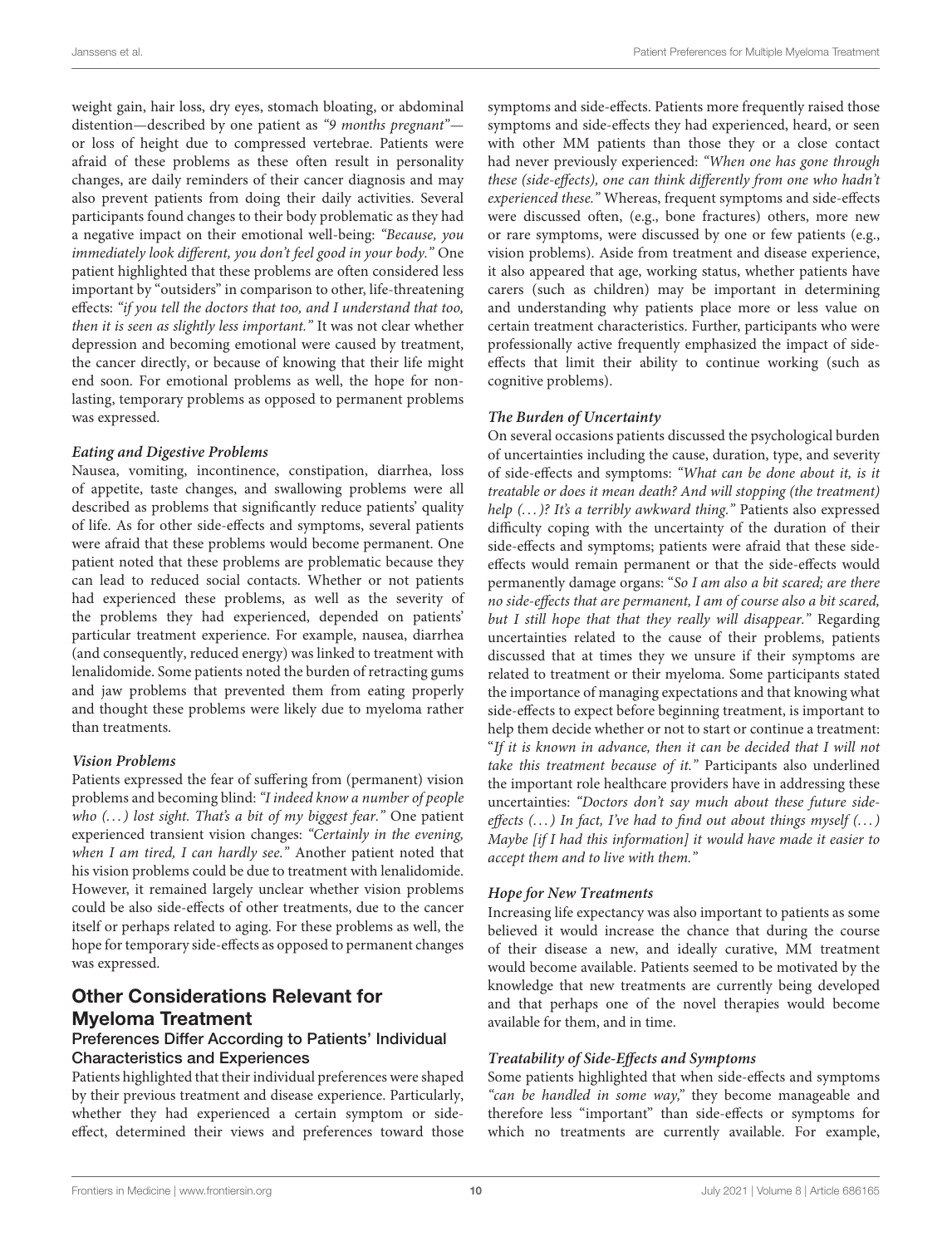patients described that severe pains, the development of a new cancer, and cognitive changes are not treatable with current drugs, and therefore perceived as being worse: "That is, severe pain and the onset of another cancer can really be quite difficult. These problems can be something that can't be helped at all."

### Risk Tolerance Differed Across Participants

Participants seemed to accept that treatments will always have side-effects: "No matter what the treatment is, side-effects will appear. If I would fear the side-effects I would not be undergoing any treatment." Naturally, they hoped for these side-effects to be as few and as mild as possible. However, the severity and number of risks patients were willing to accept in order to receive a certain benefit (i.e., their risk tolerance), differed across patients. Several patients noted that they were willing to accept even severe side-effects if that would be the condition to continue treatment. Others described only to be willing to accept severe side-effects on the condition that the treatment gives noticeable improvements in their disease.

### **Sharing Experiences Among Patients**

Participants shared positive feedback regarding their participation in the discussion, they expressed a sense of comfort knowing that other patients experience similar issues. Some expressed that they were happy to be able to have participated in the discussion and share their experiences, feelings, and thoughts with other myeloma patients. The desire to continue the discussion after the focus group discussion was also expressed, as well as the suggestion of gathering via patient support groups.

# **DISCUSSION**

This study identified treatment and disease-related characteristics (outcomes, side-effects and symptoms) and attribute levels that are key factors in determining treatment attitudes and choices by MM patients. In particular, MM patients across four European countries and with varying disease and treatment experience reached consensus on the importance of the following 11 themes of treatment outcomes, side-effects, and symptoms: life expectancy, life-threatening side-effects, treatment response, mobility problems, thinking problems, infections, reduced energy, pain, emotional problems, eating and digestive problems, and vision problems. Furthermore, this study highlights that MM patients are also concerned with the uncertainties regarding the durability of positive treatment outcomes, as well as the cause, severity and duration of their symptoms and side-effects. Regarding the attribute levels, MM patients feared only short-term positive treatment responses (benefits) but with permanent and severe side-effects and symptoms (risks) such as permanent severe pain or permanent blindness. Finally, this research presents and investigates a specific qualitative methodology in the context of patient preference studies, useful to further the methodological field and enable other researchers to investigate preferences and include results in decision-making that affects patients.

The attributes identified in this research will benefit stakeholders to identify priorities and unmet treatment needs for (new) treatments in MM. Specifically, results from this study point toward a need for MM treatment that not only focuses on extending patients' lives, but as well on improving those symptoms and side-effects that significantly impact MM patients' quality of life. Symptoms and side-effects explained and valued by patients are: mobility problems, thinking problems, increased susceptibility to infections, reduced energy, pain, emotional problems, eating and digestive problems, and vision problems. Furthermore, this research will inform what quality of life-related endpoints and outcomes are important to patients and should therefore be incorporated, in addition to traditional endpoints (such as progression-free survival and overall survival), in MM drug development and evaluation. Examples of HRQoL questionnaires commonly used in myeloma clinical trials are EORTC QLQ-MY2014, FACT-MM, EORTC-QLQ-C30, FACT/GOG-Ntx, and MDASI-MM. Among these, the FACT-MM, EORTC QLQ—MY20, and MDASI-MM are MM specific scales (i.e., including domains specifically related to MM) (50, 51). All of the items included in the MM specific scales were also identified in the current research, which is an important validation of our study results and vice versa, validates the work done to identify the items of these MMspecific scales. However, whereas these scales investigate patients' experience with these problems, the present study also reveals how important these problems are for patients, as well as why they are important and how they impact their lives. Further, this study reveals the following additional specific aspects of importance to MM patients, which are not included in all current MM-specific questionnaires: (i) fear of life-threatening effects, (ii) instability and strange sensations such as hypersensitivity of the skin, numbness or reduced physical sensations, (iii) weakness or stiffness of the legs, feet, toes, and extremities due to nerve damage, (iv) nerve pain, v) the following physical changes: weight loss, stomach bloating, loss of height due to compressed vertebrae, (vi) the following emotional changes: becoming apathetic, aggressive, depression, (vii) eating and digestive problems: such as nausea, vomiting, (viii) vision problems such as blurred vision, (vi) the psychological burden of coping with uncertainties about the durability of positive treatment response, the cause, duration, and severity of sideeffects and symptoms.

Some of these additional findings may be explained by the fact that since the development of the HRQoL questionnaires, novel treatments with new side-effects and related uncertainties have been developed and administered to MM patients. For example, life-threatening neurotoxicity's and cytokine release syndrome are new side-effects associated with emerging treatments such as bispecific T-cell engagers and CAR-T therapies, which are not captured by previous questionnaires but in this study were captured in the context of life-threatening sideeffects or side-effects that are so significant that they require hospitalization for monitoring (37). Further, (recently) approved drug therapies for MM have been associated with visual changes such as blurred vision and decrease visual acuity (52). The identification of these additional items provides a rationale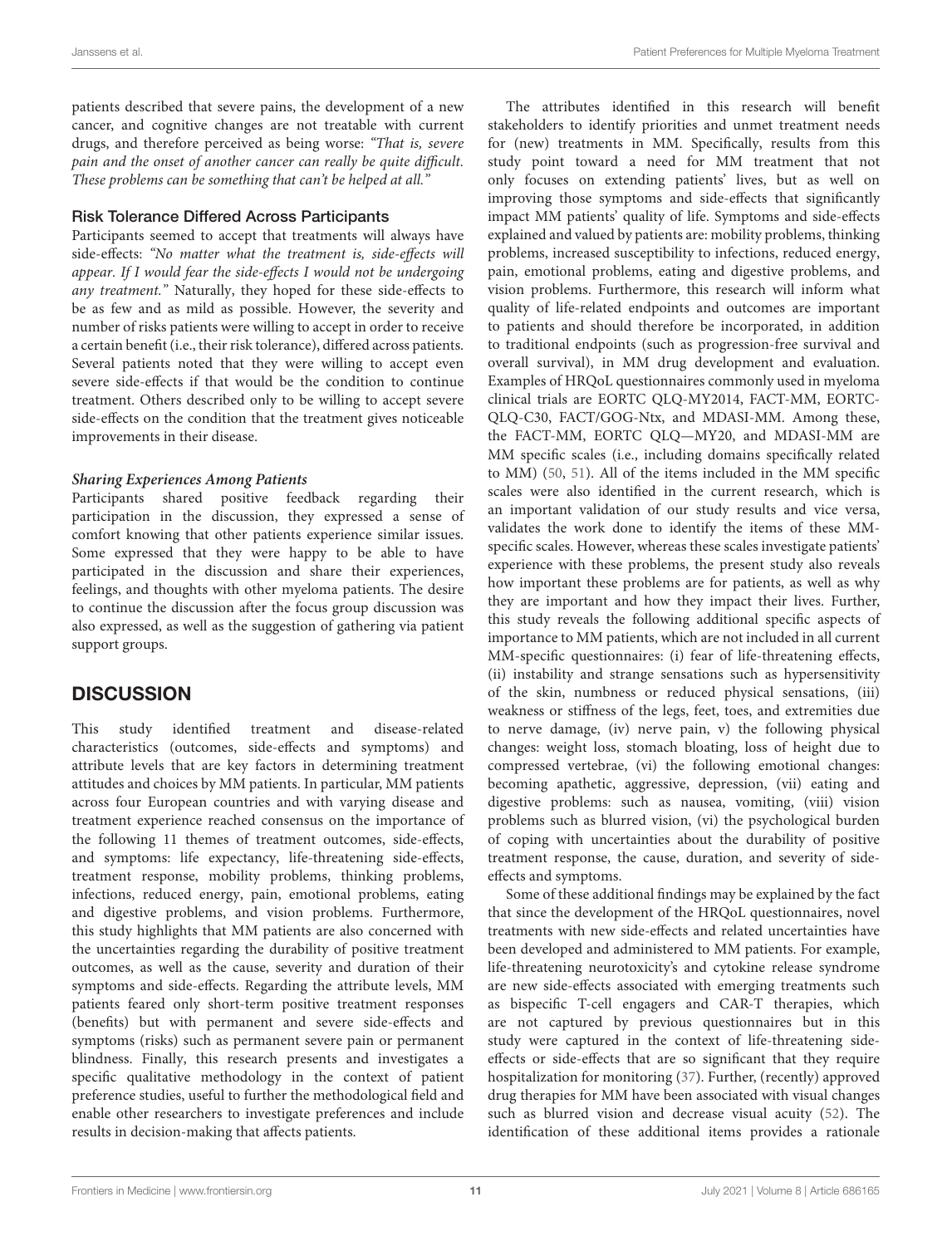for including these aspects in a next revision of the HRQoL questionnaires. Systematically including the items identified in this type of research in clinical development, regulatory benefit-risk assessment, HTA/reimbursement decisions and postmarketing decisions, could result in a more patient-centric drug development and evaluation process. Conversely, when there is no evidence that a MM drug targets any of the attributes identified in this study, it may be recommended that such evidence needs to be collected before or after marketing authorization and/or reimbursement and should subsequently be taken into account when designing clinical or real-world evidence research protocols.

This research revealed areas of importance where clear information about MM treatments is needed to inform drug development, regulators, HTA bodies, and healthcare providers. When there is a lack of knowledge and information, e.g., regarding the long-term effects and their severity, this uncertainty should be made public, in an accessibly way to patients. This starts from the clinical trial evidence reported by the pharmaceutical company toward regulators (in clinical trial databases, the marketing application and then reported on the European Public Assessment Report (EPAR), Summary of Product Characteristics (SmPC) and EMA website), and downstream when reporting the clinical trial evidence toward HTA agencies, healthcare providers and patients. MM healthcare professionals, patients, regulators and HTA bodies/payers should be able to easily retrieve this information in clinical trial databases, marketing materials and package inserts of MM drugs. Accurate and clear information about these aspects and uncertainties would result in more informed decision-making by regulators, HTA bodies, physicians and patients. Particularly in the clinical, individual treatment decision-making between healthcare providers and patients, transparent communication before and during treatment may increase patients' satisfaction with the treatment decision and motivation to start or continue a certain treatment and therefore result in better outcomes and patient quality of life as expectations are managed.

Finally, this study may inform the development of PREFER recommendations and future guidance regarding patient preference studies (and methodology) in the context of drug development and evaluation. More specifically, this study derives 10 experience-based learnings regarding the design, conduct and analysis of qualitative research aiming to develop attributes and levels for inclusion in subsequent preference surveys, useful for the PREFER recommendations and future guidance regarding patient preference studies (**Table 2**).

If preference studies are to inform drug development, regulatory, and reimbursement decisions, it is essential to reflect on how the key attributes and levels for inclusion in preference survey were identified. Misspecification of attributes may lead to biased findings, and hence, biased preference studies, hence undermining development, regulatory, and reimbursement decisions. It is therefore important to reflect on how the characteristics identified in this study compare to those identified in previous preference studies among MM patients. Comparing the attributes found in this study to those identified in the scoping review of previous preference studies (**Appendix 2**), reveals that a large portion of these studies used attributes that were not appointed by patients themselves but developed using top-down methods, starting from the perspective of researchers, developers or decision-makers. Previous preference studies have also used attributes that were associated with one specific therapy. In contrast, this study identified patient-relevant attributes across different therapies (for example, novel immunotherapies), countries and directly from myeloma patients. There are several potential reasons for differences in attributes identified across preference studies. Attribute identification, to date, is mostly done through studies involving literature reviews and qualitative empirical studies. Qualitative empirical research always requires contextualizing the results in view of the research setting. This implies that several factors may differ across qualitative studies, such as the selected sample, the stakeholder conducting study (e.g., a patient organization vs. a pharmaceutical company), the researcher or decision-makers' interests, the time of study and the specific questions asked. All of these factors need to be taken into account when looking at the results (i.e., the identified attributes) as a difference in any of these may already explain a difference in the identified attributes. Differences in methodology for attribute and level identification are likely triggered by uncertainties regarding the best methodological approach for this study type. While the present study derived experiencebased learnings, the methodological field is continuously and rapidly evolving, and other qualitative study methods are also under investigation. Combining and comparing experiences and methodological understanding from different qualitative approaches will be useful to inform the development of a standardized approach for use by all stakeholders across disease areas. Furthermore, methodological understanding will assist with the development of a validated framework for designing and conducting preference studies aiming to inform drug development and evaluation.

Although the attributes reflect areas of consensus, there was heterogeneity with regards to the value each patient attached to the attributes. In particular, participants more frequently valued those symptoms and side-effects they had previously experienced. Further, participants who were older, had undergone more treatments, or had no young children seemed to attach more importance to quality of life related attributes (such as pain) than life expectancy, and vice versa. Participants who were professionally active frequently emphasized the impact of (cognitive) side-effects on their ability to continue working. Likewise, participants' willingness to accept more reduction in quality of life (i.e., symptoms and risk of lifethreatening side-effects) in return for a potential increase in life expectancy differed across participants, depending on their individual situation and personal attitudes. These findings underscore the importance of further quantitative preference research that statistically substantiates these hypotheses and provides a quantified understanding of individual patients' values of life extension vs. symptom reduction vs. risk of lifethreatening side-effects.

The existence of patient subgroups with systematically different preferences may be viewed both as a challenge and opportunity from the perspective of decision-makers (industry,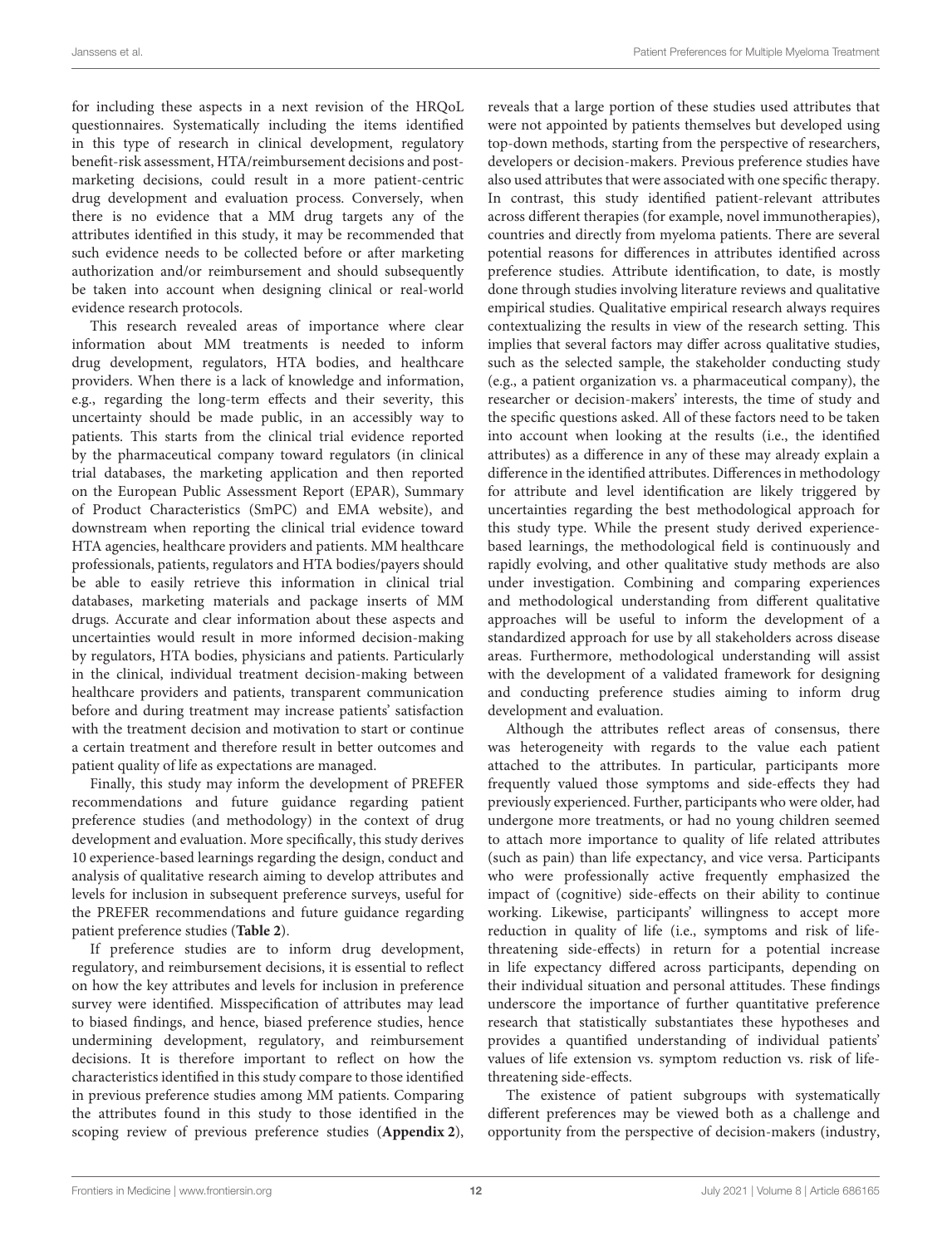TABLE 2 | Experience-based learnings regarding the design, conduct, and analysis of qualitative research for informing subsequent quantitative preference surveys in the context of drug development and evaluation −10 avenues for optimization.

#### Experience-based learnings regarding qualitative research for informing subsequent quantitative preference surveys

- 1. Since patients are disease-experts, experiencing the benefits and risks of treatment on a daily basis, they should be systematically and continuously involved, both as study participants and as study partners.
	- The involvement of patients and patient organizations is essential to ensure that the attributes and levels are relevant, comprehensive, and understandable to patients participating in the subsequent quantitative survey.
	- Their involvement throughout the analysis and attribute selection process guarantees that patients' points of view are reflected in an accurate, unbiased, and understandable way, and thereby improve the survey validity.
	- In return, patients may benefit from learning about treatments obtained through their involvement. Patient organizations may benefit from using this methodology as an evidence-based way to generate data and best represent the patients' voice.
	- The results of preference studies may provide patient organizations an evidence-based perspective when communicating with regulatory and reimbursement bodies regarding the priorities and needs of patient communities.
- 2. Before undertaking a preference study, researchers should investigate the availability and usefulness of previous preference studies (qualitative or quantitative) for informing the attributes and levels for inclusion in their preference survey.
	- If previous studies are available in the disease or treatment context of interest, researchers should assess to what extent the attributes and levels of those studies are transferable and applicable to their research context and aims. This will help determine the necessity of conducting a "new" qualitative study.
	- In this study, the goal was to identify attributes and levels relevant to patients with varying treatment exposure, disease history, age, or country of origin. This contrasted with previously conducted preference studies identified in our scoping review, which only included patients with a specific disease and treatment experience (e.g., only the relapsed refractory patient population) or used attributes related to a specific treatment. Therefore, a new study considering the recruitment of patients heterogeneous in terms of treatment experience and disease stage was necessary.
	- Preference researchers aiming to identify attributes and levels relevant to patients with various treatment exposures, disease history, age and country of origin should consider conducting a new qualitative study if a similar qualitative study aiming to pursue this objective is unavailable.
	- Furthermore, experience from this study highlights that it is desirable: (i) to include a heterogeneous, inclusive sample of patients in terms of treatment exposure and disease history as these variables affected patients' rankings and views, (ii) to include patients from different countries to help ensure a diverse sample of patients is included.
	- Even if a previous preference study with similar aims is available, preference researchers should assess whether the findings of the study are up-to-date, appropriately designed and comprehensive (i.e., whether they consider novel treatments, as well as related side-effects, outcomes and uncertainties).

#### 3. Researchers should ensure the study is designed to meet the specific needs of the study participants.

- Key decision points which should be tailored toward the particular patient population of interest are the selection of the qualitative data collection method (the feasibility and usefulness of (telephone) interviews vs. (online) focus group discussions; time, feasibility of ranking exercise) and the development of the questions (via review and pilot testing to ensure relevance, understandability and accuracy).
- Input from patients, patient organizations, and/or healthcare providers should help ensure the study is designed in such a way that is easiest for the particular patient population.
- In this study, patients, patient organizations, and healthcare providers confirmed that both individual interviews and focus group discussions would be possible and agreed that group interaction would be useful between patients and nominal group technique to trigger discussion around the most important treatment characteristics. In this study, face-to-face discussions were initially planned as myeloma patients are elderly and more likely gravitate away from technology.
- However, future researchers may need to balance the utility of increased interaction via focus group discussions vs. the more practical feasibility of individual interviews in view of the targeted participant population. For example, interviews allow for more flexibility in choosing various dates for participation and discussions can take place via telephone and not necessarily online, which is especially relevant in view of COVID19 (and potentially beneficial for elderly patients or those who are not well-versed in technology).
- 4. Qualitative studies may also be used to explore which patient variables (such as treatment exposure, disease history, age, or country of origin) should be useful to inform the quantitative survey.
	- In this study, patients highlighted that treatment and disease experience strongly influenced their views.
	- Hence, these variables should be collected and used in qualitative and quantitative preference studies to contextualize both the qualitative and quantitative preference study results.
- 5. Obtaining input from stakeholders with expertise in the relevant disease and treatment context (patients, patient organizations, healthcare practioners) and stakeholders with methodological expertise—should help inform the development of attributes and levels.
	- Patients can critically reflect on the attributes and levels and thereby avoid inadvertent omittance of attributes and levels of potential importance, as this may bias findings.
	- Clinicians help ensure the attributes and levels are clinically plausible.
	- Input from preference research experts helps ensuring the rules of attribute and level development are adhered to.
- 6. In view of the multitude of methodological choices in attribute and level development, transparently documenting and describing the study design and methodological choices as well as its limitations and challenges is essential for enabling reviewers to contextualize the study results and evaluate their usefulness for decision-making.
- 7. Before starting a preference study, research teams should investigate the necessity of obtaining ethical approval and contractual agreements with hospitals in all countries where data collection is planned and/or hospitals are involved in data collection, respectively.
	- Because ethical approval for this type of research is regulated nationally, researchers should investigate for each country separately, whether the study requires obtaining ethical approval, and if so, consider the time and administrative burden associated with filing and obtaining ethical approval.
	- Experience from this study reveals that the necessity of obtaining ethical approval depends on whether the study is considered in scope of the national law regulating this type of research. In this study, ethical approval was applied for and obtained in all countries where patients were included. However, during the submission and approval process, it appeared that the study did not fall in the scope of the national law requiring ethical approval in Belgium and Finland, where the process of obtaining ethical approval took particularly long. Conversely, the procedure took less time in Spain and Romania, where the ethical committee did not explicitly mention whether the study required their approval.

(Continued)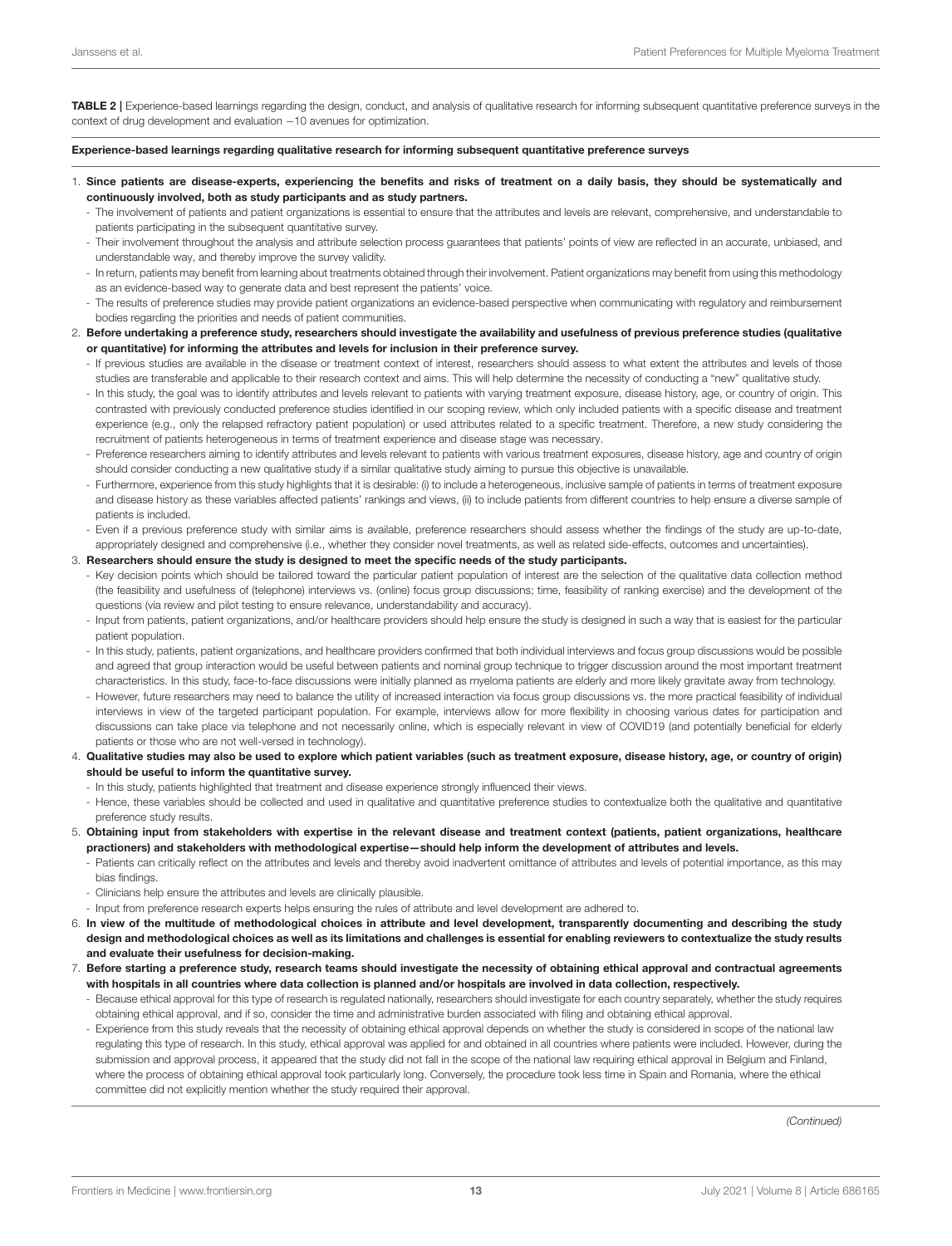#### TABLE 2 | Continued

- 8. Research teams should consider the input, time and administrative burden for involved clinical partners associated with these steps and ensure flexibility in terms of timelines, if ethical approval, hospital contracts, and patient recruitment relies on their cooperation.
- 9. Before starting the study, researchers should investigate how patient recruitment and data collection will take place in practice. In this study, the involvement of oncology nurses and clinicians proved to be crucial for implementing the recruitment and practical organization of the discussions.
- 10. Preference researchers should consider the practical and methodological implications of COVID19 and/or potential subsequent pandemics and how their study designs could best meet patient needs.
	- In this study, this was especially relevant as myeloma patients have increased susceptibility to infections.
	- COVID19 substantially delayed the study, e.g., due to required changes to the initial research protocol to adhere to hospital requirements in view of patient contact restrictions, and increased workloads for cooperating healthcare professionals, ethical committees and hospital administration offices.
	- Future qualitative preference research may likely require digital and online formats for data collection, as well as phone calls, virtual encounters, instead of face-to-face contacts.

drug developers, and HTA bodies) who develop, authorize and reimburse drugs for groups of patients and not for individual patients. In particular, it raises the question whether their decisions need to be tailored toward specific patient populations whose preferences align with the product characteristics being developed or evaluated. The existence of subgroups in the MM patient population with systematically different relative attribute values and risk tolerances may also inform the identification of key areas of unmet needs, benefits and risks for this relevant population. For example, a company could submit clinical evidence to apply for marketing authorization and reimbursement for the elderly, more treatment experienced MM population (also called the relapsed refractory RRMM) and clinical trial results may indicate that the treatment causes quality of life related problems (such as mobility, vision problems) in this population. If results from a preference study reveal that this population finds quality of life related attributes (such as mobility, vision problems) more important than life expectancy, then decision-makers should likely place more value on these risks during their assessment of treatment outcomes and ensure these risks are taken into account during their decision-making.

As for the limitations, it is important to reflect on the impact of the COVID-19 on this research. This is especially relevant since this study consisted of qualitative discussions with MM patients, who have a higher susceptibility to infections. Conducting this study during COVID-19 required flexibility from both participants and the study team. For the online and telephone discussions, it is likely that participants, who were not comfortable with online discussions or telephone (e.g., older participants), were less likely to participate. The study team tried to be as inclusive as possible during recruitment, by offering both face-to-face and online discussions, according to the preferences of the participants and the local social distancing and hospital guidelines. Further, technical support for participants was given throughout the entire study. A steps-wise guideline explaining the practicalities of the discussion beforehand, and ensuring there was an opportunity, before the session, for participants to test whether they could participate in the discussion. Still, the median age of diagnosis of patients included in this study was 55, which is 11 years younger than the median age reported by Kazandijan in 2016 and 14 years younger than the average age of diagnosis reported by ASCO in 2020 (53, 54). However, there was a large age range between the youngest and oldest patient (46–73), and therefore the attributes captured in this study for inclusion in the next quantitative phase also reflect those that are most important for elderly patients. Further regarding generalizability, it is important to note that the purpose of this study was not to make statements about a population larger than the included sample. Rather, it aimed to gain in-depth insight into the opinions of patients participating in the discussions including which attributes are important to them and why.

Participant heterogeneity in terms of treatment and disease experience [including the type of treatments received, disease stage (i.e., refractory level and number of previous treatments, experienced side-effects)] and demographic characteristics were introduced to avoid distortions in the data; it was envisioned that these personal characteristics and experiences could influence participants' opinions. Hence, heterogeneity among the focus group participants, particularly regarding their disease and treatment experience, triggered interactions between patients with varying backgrounds and facilitated discussions around a large range of symptoms, treatment outcomes, and sideeffects, even though some individual participants (earlier diagnosed, with less treatment experience) had not experienced them themselves. The inclusion of a heterogeneous group of participants and their interactions, due to the focus group methodology, helped ensure that the identified attributes and levels are not geared to only patients with a particular background (e.g., with a particular therapy experience, disease experience, level of education). Likewise, to ensure that patients would be able to discuss "future" treatment outcomes and sideeffects of novel treatments or treatments under development (i.e., symptoms they had not yet experienced themselves, such as those associated with bispecific T-cell engagers and CAR-T), the focus group discussions included endpoints and adverse events reported in phase 3 MM clinical trials from 2010 onwards (found in the literature review). Further, the attribute selection also captured the favorable and unfavorable effects of (recently) approved MM drug therapies.

The results of this (and other qualitative research) are time, study context and participant bound and hence need to be interpreted considering the specific time period and (drug therapy) context the study took place as well as in view of the type of participants that took part. For example, this study took place during COVID19 and this may have led to the fact that patients more frequently raised their increased susceptibility to infections. Further, the results should be viewed in the specific drug therapy context patients are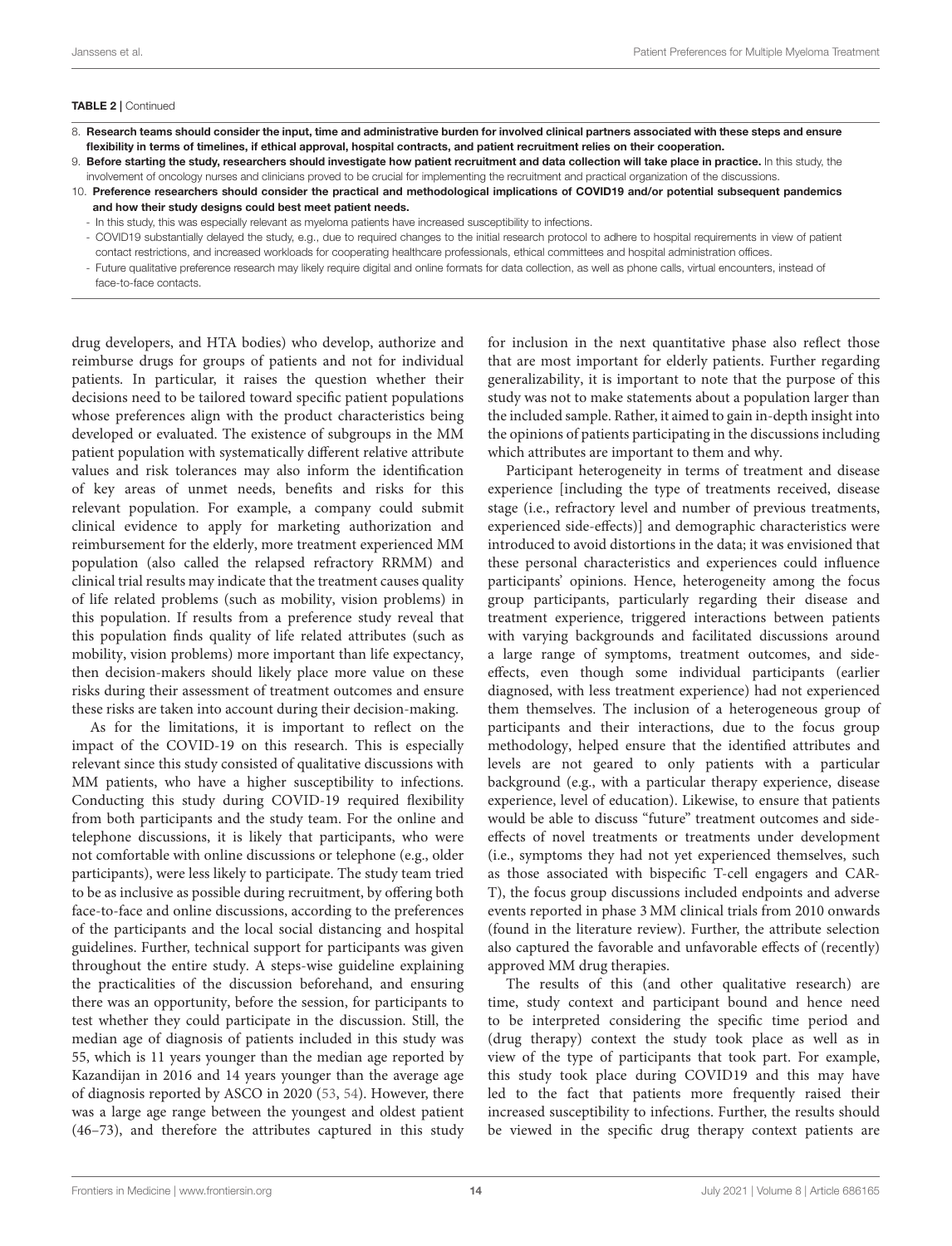experiencing currently; the MM treatment context is rapidly evolving and a significant number of new and emerging treatments have been introduced. These novel treatments are bringing prolonged survival but also potential side-effects of uncertain severities and duration on the long term. For example, new treatments such as novel immunotherapies (e.g., bispecific T-cell engagers and CAR-T) have been associated with (acute) side-effects and these may cause psychological and physical distress to patients. The introduction of these new therapies and rapidly evolving drug therapy context likely explains why patients expressed the psychological burden of their uncertainties related to their side-effects and efficacy outcomes, particularly regarding treatments only being marketed and prescribed for a relatively short time period. This study highlights that patients are concerned with uncertainties regarding the long-term duration and severity of their side-effects (such as neuropathic, mobility and vision problems) and about how long the treatment will continue to work for them. Information about which uncertainties are most important to patients may help stakeholders (drug developers, regulators, HTA bodies, physicians) by providing insights about the uncertainties most pressing to patients; to be considered during decisions about evidence generation, marketing authorization, market access and subsequently managed in the individual treatment decisionmaking context.

Several patient characteristics (disease stage such as refractory level and number of previous treatments), symptom experience, and demographic data (including country of origin, health literacy/education) likely influence preferences, i.e., the value that participant place on attributes (outcomes, symptoms, and side-effects). For example, MM patients that are younger, less frail and who have limited treatment exposure may tolerate and perceive side effects differently. Therefore, it will be important to investigate, transparently describe, and consider the impact of these patient variables on preferences, and to describe this impact as well as their influence on preferences. Therefore, in the survey following this qualitative study, we aim to characterize and describe the demographics of the study population using patient characteristics when reporting the results. Additionally, in the follow up quantitative survey, research will focus on the statistically significant impacts of patient characteristics on preferences.

# **CONCLUSION**

This study gained an in-depth understanding of the treatment and disease-related characteristics (outcomes, side-effects, and symptoms) and types of attribute levels (severity, duration) that are most important to MM patients. Results point toward a need for MM drug development, evaluation, and individual treatment decision-making that not only focuses on extending patients' lives, but that addresses symptoms and side-effects that significantly impact MM patients' quality of life. This study underlines the need for communication toward patients about the short and long-term effects of MM treatments. Finally, this study may help stakeholders to understand which quality of liferelated treatment outcomes are most important to MM patients and therefore should be considered for systematic incorporation in MM drug development, evaluation and clinical practice.

# DATA AVAILABILITY STATEMENT

The datasets presented in this article are not readily available because they contain information that could compromise participants' privacy and consent. Requests to access the datasets should be directed to [rosanne.janssens@kuleuven.be.](mailto:rosanne.janssens@kuleuven.be)

# ETHICS STATEMENT

The studies involving human participants were reviewed and approved by the Ethics Committee UZ/KU Leuven<br>(reference S63620), the Clinical Institute Fundeni (reference S63620), the Clinical Institute Fundeni (reference 20637), the Research Ethics Committee of the Bellvitge University Hospital reference PR117/20 (CSI 20/26), and the Helsinki University Hospital (reference 1413/2020). The patients/participants provided their written informed consent to participate in this study.

# AUTHOR CONTRIBUTIONS

RJ drafted the manuscript. All authors provided substantial input in the study design, critical revision of the manuscript, and read and approved the final manuscript.

# FUNDING

This study is part of the PREFER project. The Patient Preferences in Benefit-Risk Assessments during the Drug Life Cycle (PREFER) project has received funding from the Innovative Medicines Initiative 2 Joint Undertaking under grant agreement N. 115966. This Joint Undertaking receives support from the European Union's Horizon 2020 research and innovation programme and EFPIA.

# ACKNOWLEDGMENTS

The authors are extremely grateful to the patients participating in the discussions, for sharing their experiences and valuable contributions. A special thank you to Dr. Margaux Verschueren, clinical psychologist and researcher (KU Leuven, School Psychology and Development in Context) for sharing her methodological expertise regarding statistical methods and for helping with the statistical analysis.

# SUPPLEMENTARY MATERIAL

The Supplementary Material for this article can be found [online at: https://www.frontiersin.org/articles/10.3389/fmed.](https://www.frontiersin.org/articles/10.3389/fmed.2021.686165/full#supplementary-material) 2021.686165/full#supplementary-material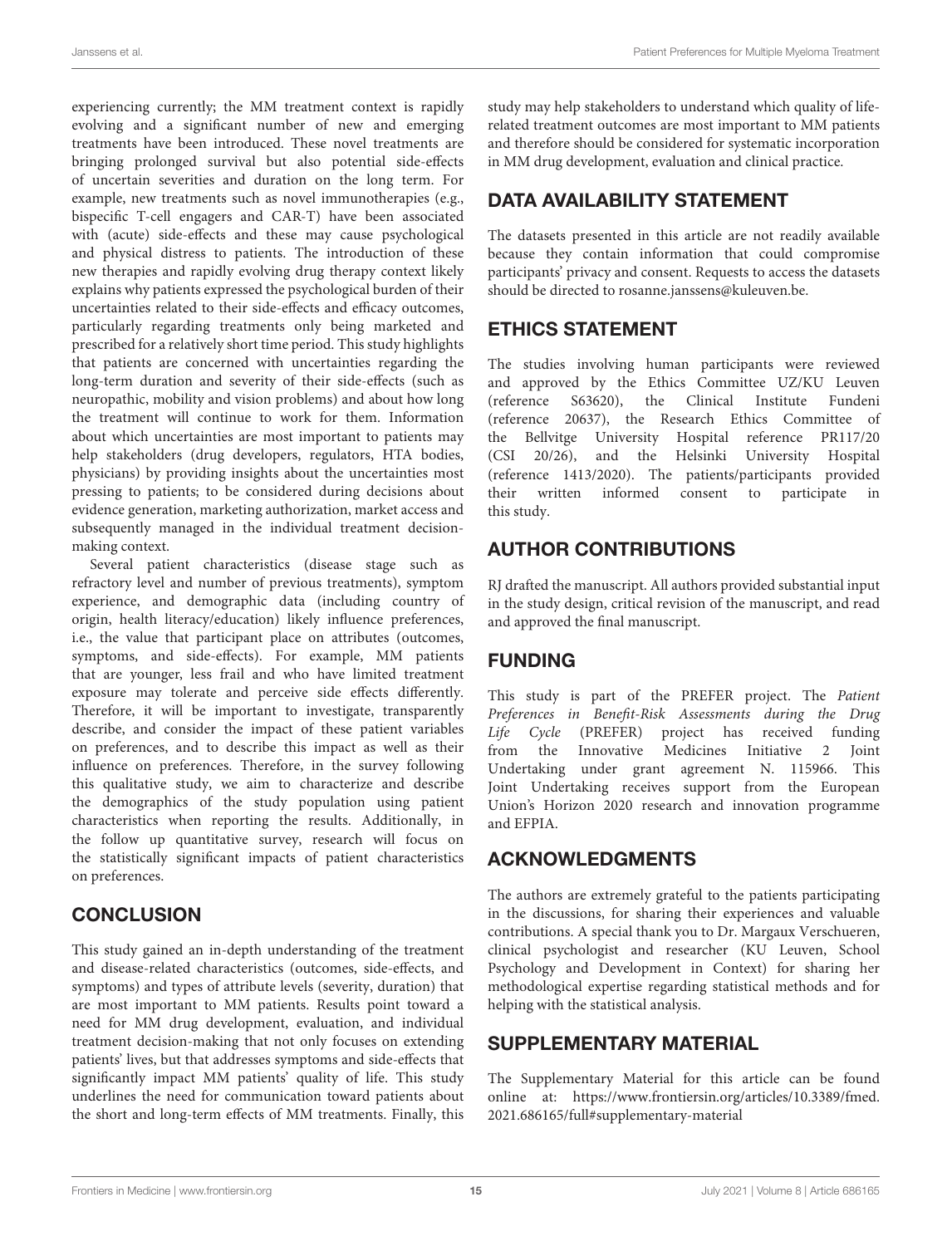# **REFERENCES**

- 1. van Overbeeke E, Janssens R, Whichello C, Schölin Bywall K, Sharpe J, Nikolenko N, et al. Design, conduct, and use of patient preference studies in the medical product life cycle: a multi-method study. Front Pharmacol. (2019) 10:1395. doi: [10.3389/fphar.2019.01395](https://doi.org/10.3389/fphar.2019.01395)
- 2. Craig BM, Lancsar E, Mühlbacher AC, Brown DS, Ostermann J. Health preference research: an overview. Patient. (2017) 10:507–10. doi: [10.1007/s40271-017-0253-9](https://doi.org/10.1007/s40271-017-0253-9)
- 3. US Food and Drug Administration. Patient Preference Information (PPI) in Medical Device Decision-Making. (2020). Available online at: [https://www.fda.](https://www.fda.gov/about-fda/cdrh-patient-engagement/patient-preference-information-ppi-medical-device-decision-making) [gov/about-fda/cdrh-patient-engagement/patient-preference-information](https://www.fda.gov/about-fda/cdrh-patient-engagement/patient-preference-information-ppi-medical-device-decision-making)[ppi-medical-device-decision-making](https://www.fda.gov/about-fda/cdrh-patient-engagement/patient-preference-information-ppi-medical-device-decision-making) (accessed May 17, 2021).
- 4. European Medicines Agency. EMA Regulatory Science to 2025. Strategic reflection. (2020). Available online at: [https://www.ema.europa.eu/en/](https://www.ema.europa.eu/en/documents/regulatory-procedural-guideline/ema-regulatory-science-2025-strategic-reflection_en.pdf) [documents/regulatory-procedural-guideline/ema-regulatory-science-2025](https://www.ema.europa.eu/en/documents/regulatory-procedural-guideline/ema-regulatory-science-2025-strategic-reflection_en.pdf) [strategic-reflection\\_en.pdf](https://www.ema.europa.eu/en/documents/regulatory-procedural-guideline/ema-regulatory-science-2025-strategic-reflection_en.pdf) (accessed May 17, 2021).
- 5. Hines PA, Janssens R, Gonzalez-Quevedo R, Lambert A, Humphreys AJ. A future for regulatory science in the European Union: the European Medicines Agency's strategy. Nat Rev Drug Discov. (2020) 19:293– 4. doi: [10.1038/d41573-020-00032-0](https://doi.org/10.1038/d41573-020-00032-0)
- 6. Hines PA, Gonzalez-Quevedo R, Lambert A, Janssens R, Freischem B, Torren Edo J, et al. Regulatory science to 2025: an analysis of stakeholder responses to the European Medicines Agency's strategy. Front Med. (2020) 7:508. doi: [10.3389/fmed.2020.00508](https://doi.org/10.3389/fmed.2020.00508)
- 7. Janssens R, Russo S, van Overbeeke E, Whichello C, Harding S, Kubler J, et al. Patient preferences in the medical product life cycle: what do stakeholders think? Semi-structured qualitative interviews in Europe and the USA. Patient. (2019) 12:513–26. doi: [10.1007/s40271-019-00367-w](https://doi.org/10.1007/s40271-019-00367-w)
- 8. Janssens R, van Overbeeke E, Verswijvel L, Meeusen L, Coenegrachts C, Pauwels K, et al. Patient involvement in the lifecycle of medicines according to belgian stakeholders: the gap between theory and practice. Front Med. (2018) 5:285. doi: [10.3389/fmed.2018.00285](https://doi.org/10.3389/fmed.2018.00285)
- van Overbeeke E, Whichello C, Janssens R, Veldwijk J, Cleemput I, Simoens S, et al. Factors and situations influencing the value of patient preference studies along the medical product lifecycle: a literature review. Drug Discov Today. (2019) 24:57–68. doi: [10.1016/j.drudis.2018.09.015](https://doi.org/10.1016/j.drudis.2018.09.015)
- 10. Whichello C, van Overbeeke E, Janssens R, Schölin Bywall K, Russo S, Veldwijk J, et al. Factors and situations affecting the value of patient preference studies: semi-structured interviews in Europe and the US. Front Pharmacol. (2019) 10:1009. doi: [10.3389/fphar.2019.01009](https://doi.org/10.3389/fphar.2019.01009)
- 11. Muhlbacher AC, Kaczynski A. Making good decisions in healthcare with multi-criteria decision analysis: the use, current research and future development of MCDA. Appl Health Econ Health Policy. (2016) 14:29– 40. doi: [10.1007/s40258-015-0203-4](https://doi.org/10.1007/s40258-015-0203-4)
- 12. Postmus D, Mavris M, Hillege HL, Salmonson T, Ryll B, Plate A, et al. Incorporating patient preferences into drug development and regulatory decision making: results from a quantitative pilot study with cancer patients, carers, and regulators. Clin Pharmacol Therap. (2016) 99:548– 54. doi: [10.1002/cpt.332](https://doi.org/10.1002/cpt.332)
- 13. Postmus D, Richard S, Bere N, van Valkenhoef G, Galinsky J, Low E, et al. Individual trade-offs between possible benefits and risks of cancer treatments: results from a stated preference study with patients with multiple myeloma. Oncologist. (2018) 23:44–51. doi: [10.1634/theoncologist.2017-0257](https://doi.org/10.1634/theoncologist.2017-0257)
- 14. Tervonen T, Gelhorn H, Sri Bhashyam S, Poon JL, Gries KS, Rentz A, et al. MCDA swing weighting and discrete choice experiments for elicitation of patient benefit-risk preferences: a critical assessment. Pharmacoepidemiol Drug Safety. (2017) 26:1483–91. doi: [10.1002/pds.4255](https://doi.org/10.1002/pds.4255)
- 15. Tervonen T, Pignatti F, Postmus D. From individual to population preferences: comparison of discrete choice and dirichlet models for treatment benefit-risk tradeoffs. Med Decision Making. (2019) 39:879– 85. doi: [10.1177/0272989X19873630](https://doi.org/10.1177/0272989X19873630)
- 16. Llewellyn-Thomas HA, Crump RT. Decision support for patients: values clarification and preference elicitation. Med Care Res Rev. (2013) 70(1 Suppl):50s−79s. doi: [10.1177/1077558712461182](https://doi.org/10.1177/1077558712461182)
- 17. Stacey D, Légaré F, Lewis K, Barry MJ, Bennett CL, Eden KB, et al. Decision aids for people facing health treatment

or screening decisions. Cochrane Database Syst Rev. (2017) 4:Cd001431. doi: [10.1002/14651858.CD001431.pub5](https://doi.org/10.1002/14651858.CD001431.pub5)

- 18. Stiggelbout AM, Pieterse AH, De Haes JC. Shared decision making: concepts, evidence, and practice. Patient Educ Couns. (2015) 98:1172– 9. doi: [10.1016/j.pec.2015.06.022](https://doi.org/10.1016/j.pec.2015.06.022)
- 19. Advancing Regulatory Science. Advancing Use of Patient Preference Information as Scientific Evidence in Medical Product Evaluation [WebContent]. Office of the Commissioner. (2018). Available online at: [https://](https://www.fda.gov/scienceresearch/specialtopics/regulatoryscience/ucm574320.htm) [www.fda.gov/scienceresearch/specialtopics/regulatoryscience/ucm574320.](https://www.fda.gov/scienceresearch/specialtopics/regulatoryscience/ucm574320.htm) [htm](https://www.fda.gov/scienceresearch/specialtopics/regulatoryscience/ucm574320.htm) (accessed May 17, 2021).
- 20. Patient Preference Information. Voluntary Submission, Review in Premarket Approval Applications, Humanitarian Device Exemption Applications, De Novo Requests, Inclusion in Decision Summaries Device Labeling: Guidance for Industry, Food Drug Administration Staff and Other Stakeholders. Silver Spring, MD: U.S. Department of Health and Human Services, Food and Drug Administration, Center for Devices and Radiological Health and Center for Biologics Evaluation and Research (2016).
- 21. U.S. Food and Drug Administration. Patient-Focused Drug Development: Collecting Comprehensive Representative Input - Guidance for Industry, Food Drug Administration Staff, Other Stakeholders - GUIDANCE. Silver Spring, MD: U.S. Department of Health and Human Services Food and Drug Administration CfDEaRC, Center for Biologics Evaluation and Research (CBER) (2018).
- 22. European Medicines Agency. The International Council for Harmonisation of Technical Requirements for Pharmaceuticals for Human Use (ICH). ICH Reflection Paper on Proposed ICH Guideline Work to Advance Patient Focused Drug Development, (Amsterdam) (2020). p. 5.
- 23. Bouvy JC, Cowie L, Lovett R, Morrison D, Livingstone H, Crabb N. Use of patient preference studies in HTA decision making: a NICE perspective. Patient. (2020) 13:145–9. doi: [10.1007/s40271-019-00408-4](https://doi.org/10.1007/s40271-019-00408-4)
- 24. Bouvy J. Patient Preferences Studies: How NICE Aims to Make Use of Them. (2019). Available online at: [https://www.nice.org.uk/news/blog/](https://www.nice.org.uk/news/blog/patient-preferences-studies-how-nice-could-make-use-of-them#:~:text=Patient%20preferences%20is%20the%20term,methods%20of%20surveying%20patient%20preferences) [patient-preferences-studies-how-nice-could-make-use-of-them#:~:text=](https://www.nice.org.uk/news/blog/patient-preferences-studies-how-nice-could-make-use-of-them#:~:text=Patient%20preferences%20is%20the%20term,methods%20of%20surveying%20patient%20preferences) [Patient%20preferences%20is%20the%20term,methods%20of%20surveying](https://www.nice.org.uk/news/blog/patient-preferences-studies-how-nice-could-make-use-of-them#:~:text=Patient%20preferences%20is%20the%20term,methods%20of%20surveying%20patient%20preferences) [%20patient%20preferences](https://www.nice.org.uk/news/blog/patient-preferences-studies-how-nice-could-make-use-of-them#:~:text=Patient%20preferences%20is%20the%20term,methods%20of%20surveying%20patient%20preferences) (accessed May 17, 2021).
- 25. Cook NS, Cave J, Holtorf A-P. Patient preference studies during early drug development: aligning stakeholders to ensure development plans meet patient needs. Front Med. (2019) 6:82. doi: [10.3389/fmed.2019.00082](https://doi.org/10.3389/fmed.2019.00082)
- 26. Janssens R, Huys I, van Overbeeke E, Whichello C, Harding S, Kübler J, et al. Opportunities and challenges for the inclusion of patient preferences in the medical product life cycle: a systematic review (accepted 23/07/2019). BMC Med Inform Decis Mak. (2019) 19:189. doi: [10.1186/s12911-019-0875-z](https://doi.org/10.1186/s12911-019-0875-z)
- 27. Chachoua L, Dabbous M, François C, Dussart C, Aballéa S, Toumi M. Use of patient preference information in benefit–risk assessment, health technology assessment, and pricing and reimbursement decisions: a systematic literature review of attempts and initiatives. Front Med. (2020) 7:543046. doi: [10.3389/fmed.2020.543046](https://doi.org/10.3389/fmed.2020.543046)
- 28. preferences P-p. Available online at:<https://www.imi-prefer.eu/> (accessed May 17, 2021).
- 29. de Bekker-Grob EW, Berlin C, Levitan B, Raza K, Christoforidi K, Cleemput I, et al. Giving patients' preferences a voice in medical treatment life cycle: the PREFER public-private project. Patient. (2017) 10:263– 6. doi: [10.1007/s40271-017-0222-3](https://doi.org/10.1007/s40271-017-0222-3)
- 30. Brod M, Tesler LE, Christensen TL. Qualitative research and content validity: developing best practices based on science and experience. Qual Life Res. (2009) 18:1263–78. doi: [10.1007/s11136-009-9540-9](https://doi.org/10.1007/s11136-009-9540-9)
- 31. Durosini I, Janssens R, Arnou R, Veldwijk J, Smith MY, Monzani D, et al. patient preferences for lung cancer treatment: a qualitative study protocol among advanced lung cancer patients. Front Public Health. (2021) 9:622154. doi: [10.3389/fpubh.2021.622154](https://doi.org/10.3389/fpubh.2021.622154)
- 32. Kerr C, Nixon A, Wild D. Assessing and demonstrating data saturation in qualitative inquiry supporting patient-reported outcomes research. Expert Rev Pharmacoecon Outcomes Res. (2010) 10:269–81. doi: [10.1586/erp.10.30](https://doi.org/10.1586/erp.10.30)
- 33. Moreau P, San Miguel J, Sonneveld P, Mateos MV, Zamagni E, Avet-Loiseau H, et al. Multiple myeloma: ESMO Clinical Practice Guidelines for diagnosis, treatment and follow-up. Ann Oncol. (2017) 28(suppl\_4):iv52– 61. doi: [10.1093/annonc/mdx096](https://doi.org/10.1093/annonc/mdx096)